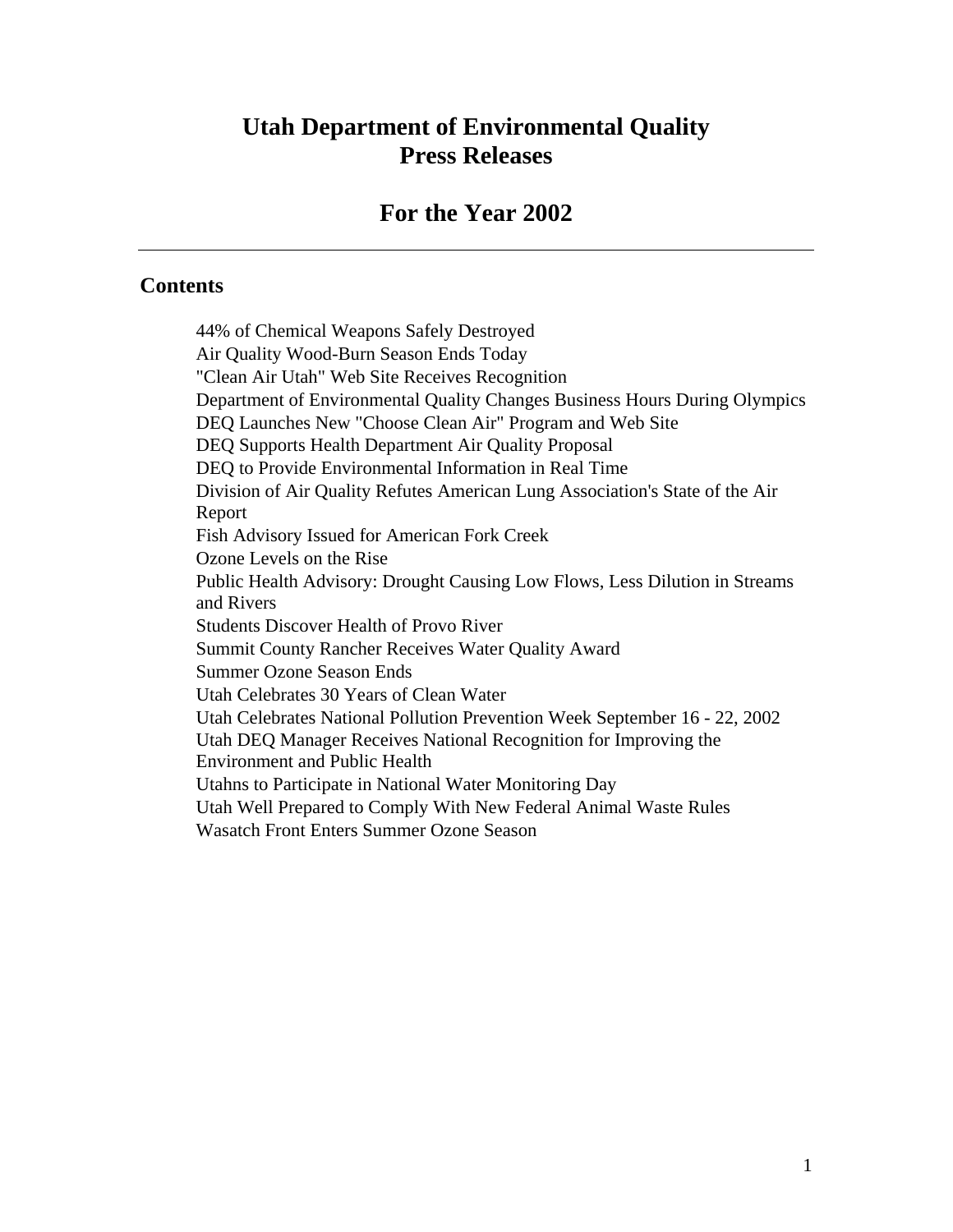# **Department of Environmental Quality Changes Business Hours During Olympics**

January 14, 2002

Contact:

Dianne Nielson, Executive Director, (801) 536-4402

(Salt Lake City) Beginning Feb. 8 through Feb. 24, 2002, the Utah Department of Environmental Quality's (DEQ) regular business hours will be modified in order to reduce traffic congestion during the 2002 Winter Olympic Games.

DEQ's regular business hours will be from 6 a.m. to 2 p.m., Monday through Friday, beginning Feb. 8 through Feb. 24. Public access to documents and services will be available during these hours. The purpose of this change is to assist in reducing the combined impacts of commuter traffic and Olympic-related traffic in Weber, Davis, Salt Lake and Utah counties.

This change includes all DEQ offices, which are: DEQ, 150 N. 1950 West and 168 N. 1950 West, Salt Lake City DEQ offices at the Cannon Health Building, 288 N. 1460 West, Salt Lake City Air Monitoring Center, 2861 W. Parkway Blvd., West Valley City

#### **Air Quality Wood-Burn Season Ends Today**

February 28, 2002

Contacts:

Rick Sprott, Director of the Utah Division of Air Quality, (801) 536-4022 Laura Vernon, DEQ Public Information Officer, (801) 536-4484

The Utah Department of Environmental Quality's "Red Light, Green Light" program, which curtails wood burning along the Wasatch Front during winter inversions, ends its tenth season today.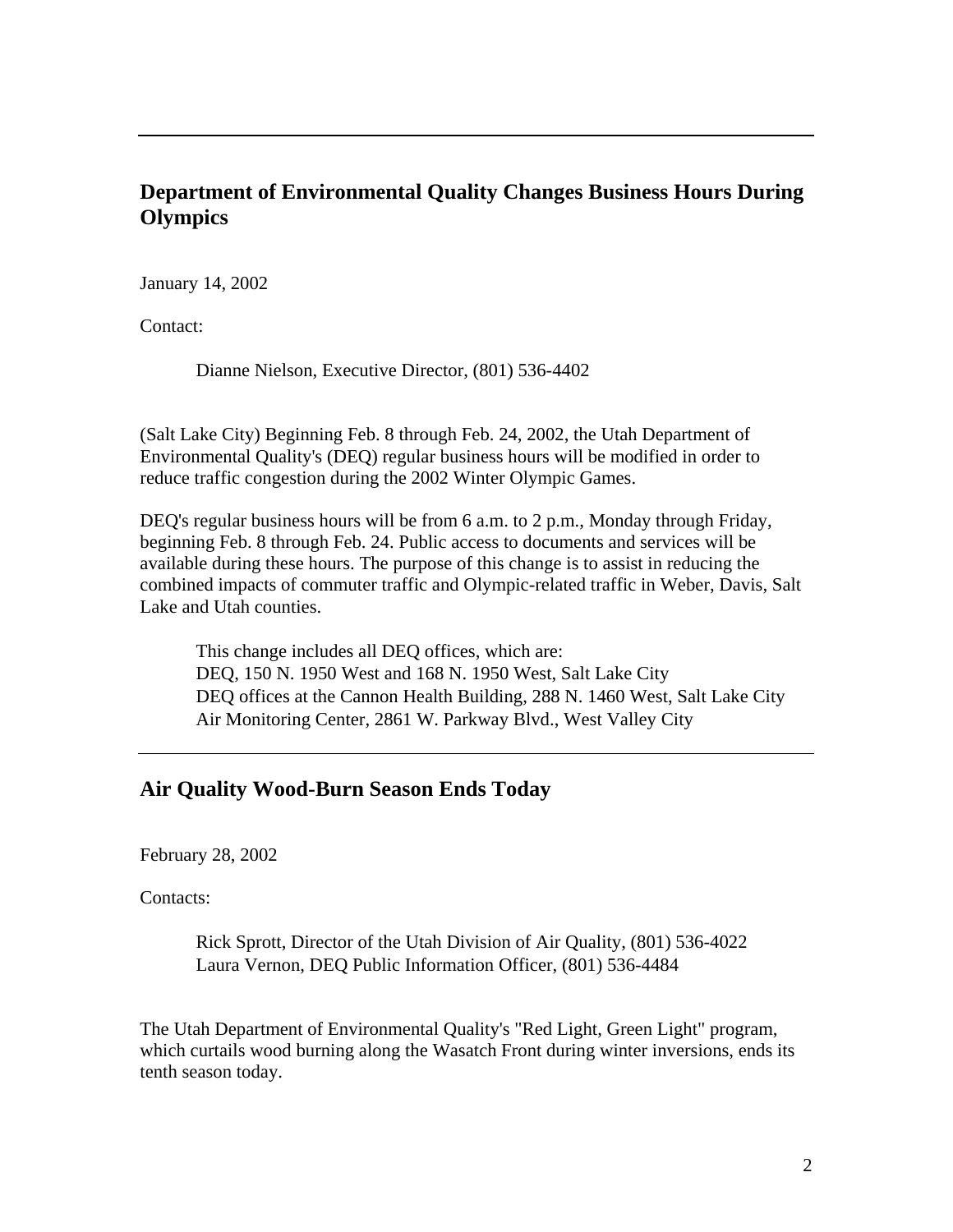During the four-month season, which began Nov. 1, 2001, the Division of Air Quality called 8 "red" days and 11 "yellow" days in Salt Lake and Davis counties; 3 "red" days and 7 "yellow" days in Utah County; and 5 "red" and 9 "yellow" days in Weber County. Bear River Health Department voluntarily initiated a wood-burn program for Cache County beginning with the 2001-2002 season as a proactive measure to improve air quality. The local health department called 5 "red" and 22 "yellow" days in Cache County.

"The number of 'red' and 'yellow' days has increased during the past couple of years because we are using a more stringent particulate matter measure for PM2.5 rather than PM10," Air Quality Director Rick Sprott said. "We call 'red' and 'yellow' days at a lower level of pollution to reduce pollution during an inversion to avoid exceeding the health standard and provide the greatest possible protection to the public."

Some fairly strong inversions set up over the Wasatch Front valleys in late December and early January, and then again in early February. "The residents of the Wasatch Front did a great job at heeding air pollution warnings, which was extremely important during strong inversions," Sprott said. "Using the bus and TRAX, car pooling, and telecommuting during the Olympics also reduced pollution. Continuing these good habits would be the best possible Olympic legacy for Utah's air quality.

"Wood-burning conditions are identified as "Red, Yellow, Green" - similar to traffic lights. The program is used to notify citizens when they can burn wood in a fireplace, depending upon pollution levels. "Red" means burning is prohibited and people are asked to reduce vehicle trips and take the bus or TRAX. Likewise, industries are asked to minimize their release of air pollutants and ensure that air pollution control equipment is functioning properly. "Yellow" means a voluntary no burn and "green" means burning is allowed.

Particulate matter (PM2.5 and PM10) is the primary winter pollutant. Wood burning produces soot and dust that are components of particulate, as are emissions from vehicles and other engines. Fine particles can become lodged in delicate lung tissue, decreasing lung function, especially for people with respiratory and cardiovascular ailments.

## **Summit County Rancher Receives Water Quality Award**

April 17, 2002

Contacts:

Don Ostler, Utah Division of Water Quality Director (801) 536-6081 Jerrold Richins, Calvin K. Sudweeks Award Recipient (435) 336-2204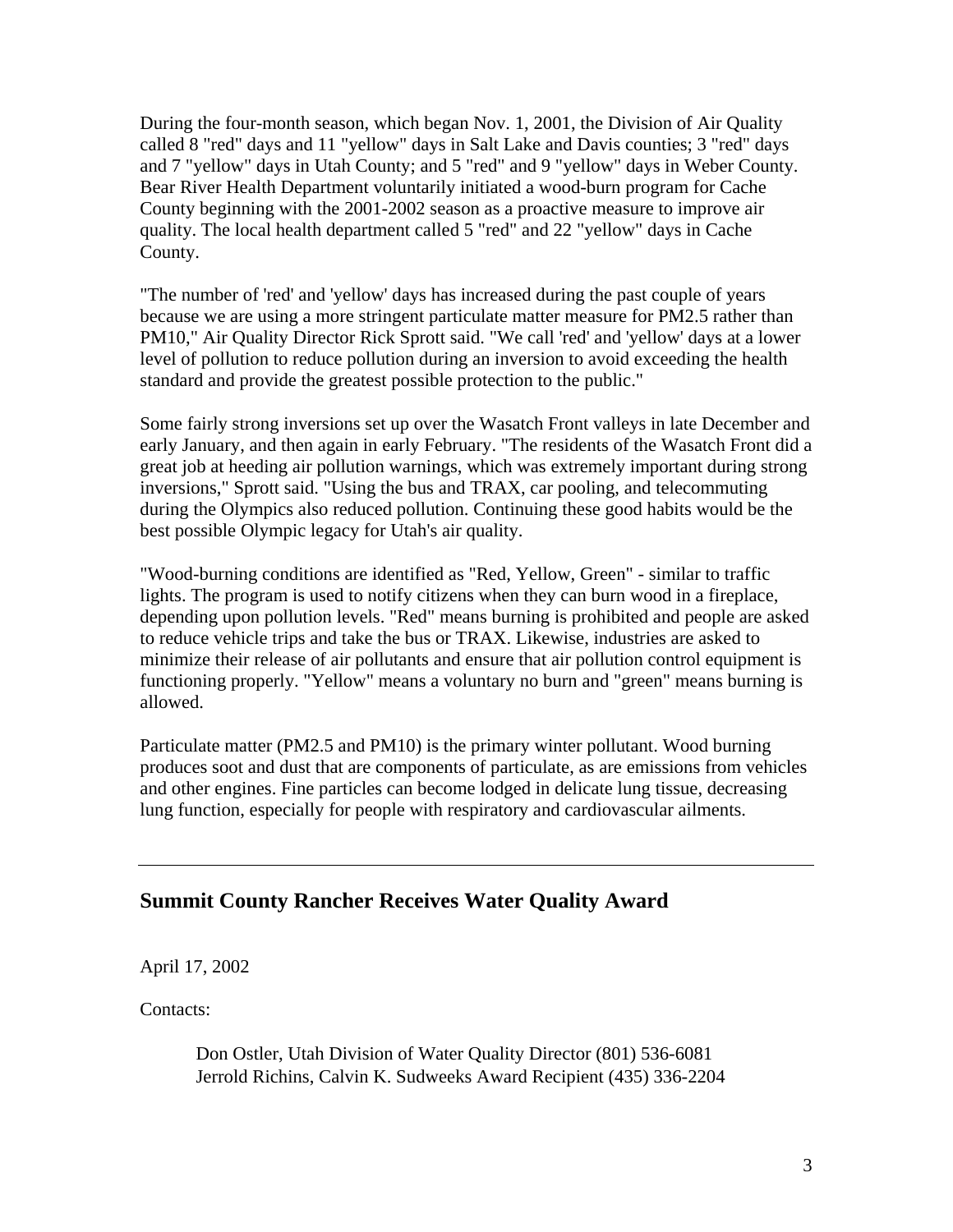The Utah Water Quality Board today honored rancher and community leader Jerrold Richins with the 2002 Calvin K. Sudweeks Award for exemplary leadership in improving water quality in Chalk Creek near Coalville, Utah.

By example and leadership, Richins championed water quality improvement of Chalk Creek, which had been listed as an impaired stream because of high erosion and sediment. Richins was instrumental in initiating the Chalk Creek Watershed Project and chaired the Chalk Creek Watershed Steering Committee responsible for planning and implementing water quality improvement practices. The project was sponsored by the Summit Soil Conservation District Board, of which Richins was a member for 12 years and served as chairman.

At the onset of the watershed project in 1991, he willingly stepped forward to not only implement but also demonstrate on his own land techniques for protecting stream banks. Since then, he has implemented and shared with others additional water quality improvement practices, such as managing agricultural waste runoff and sprinkler irrigation. Following his lead, more than 120 neighboring landowners have voluntarily adopted similar practices.

In 1997, Richins established a tour of his ranch to teach others about the watershed and ways to improve and protect water quality in an agricultural setting. To promote the sharing of ideas, he installed a permanent information center on his land. His education efforts have extended beyond his own community to other parts of Utah.

"Not only has Jerrold been a leader, but he has also influenced many others to undertake grassroots projects and practices to improve water quality," said Don Ostler, director of the Utah Division of Water Quality and executive secretary of the Utah Water Quality Board.

"It was a surprise to me to receive this award. I feel honored," Richins said.

The Calvin K. Sudweeks Award began in 1988 and is awarded annually by the Utah Water Quality Board to recognize an individual who has shown outstanding leadership in the water quality field. The award is named for a former state water quality director who was instrumental in leading Utah through dramatic changes in water quality, including the move to treat wastewater.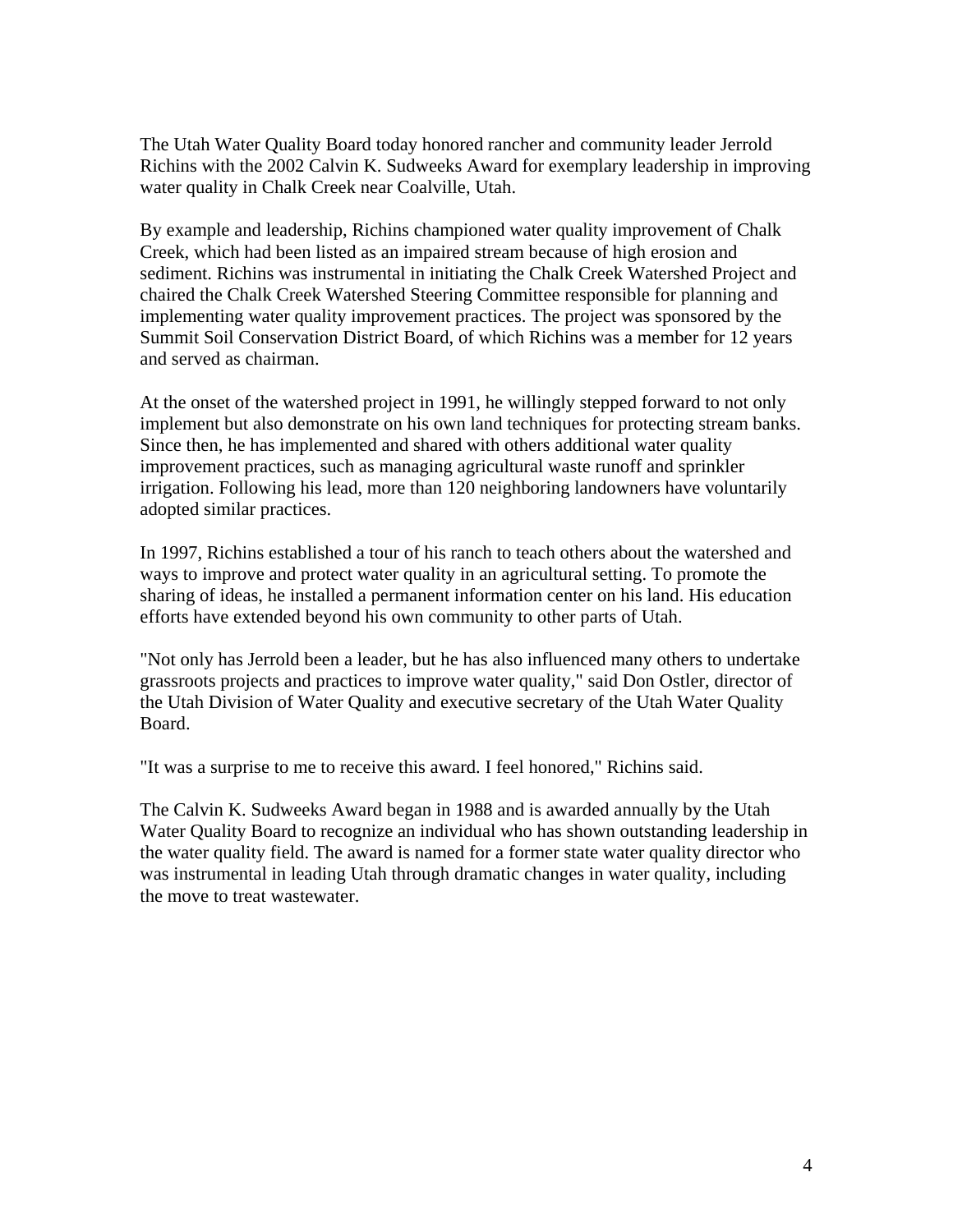## **Division of Air Quality Refutes American Lung Association's State of the Air Report**

May 3, 2002

Contacts:

Rick Sprott, Utah Division of Air Quality Director (801) 536-4022 Laura Vernon, DEQ Public Information Officer (801) 536-4484

The American Lung Association's State of the Air Report correctly recognizes the significant health problems associated with air pollution and the need to improve and maintain air quality across the nation and in Utah. The report's grading system may be misleading however, according to Rick Sprott, director of the Utah Division of Air Quality.

The system lumps cities with severe pollution such as Los Angeles and Houston into the same "grade" as those with only moderate problems such as Salt Lake City. The report also fails to use the latest data, which makes a significant difference for Utah.

No county in Utah has ever violated the new, stringent standards for ozone or PM2.5. Overall pollution levels have been decreasing for the last decade. However, pollution does still exceed health standards on some days, which can impact health. Steps taken since 1998 to reduce ozone have included:

Lower volatility gasoline in Utah and Weber counties voluntarily provided by Utah refineries.

Smoke Management Program to reduce exposure to ozone and particles generated by prescribed forest fires.

Improved vehicle inspection and maintenance programs in Davis and Salt Lake counties.

The summer ozone alert season will begin on June 1, and we will all be asked to do our part to prevent pollution.

"We are past the point where we can take our air quality for granted," Sprott said. "Having clean air is something that we as individuals have to work on together."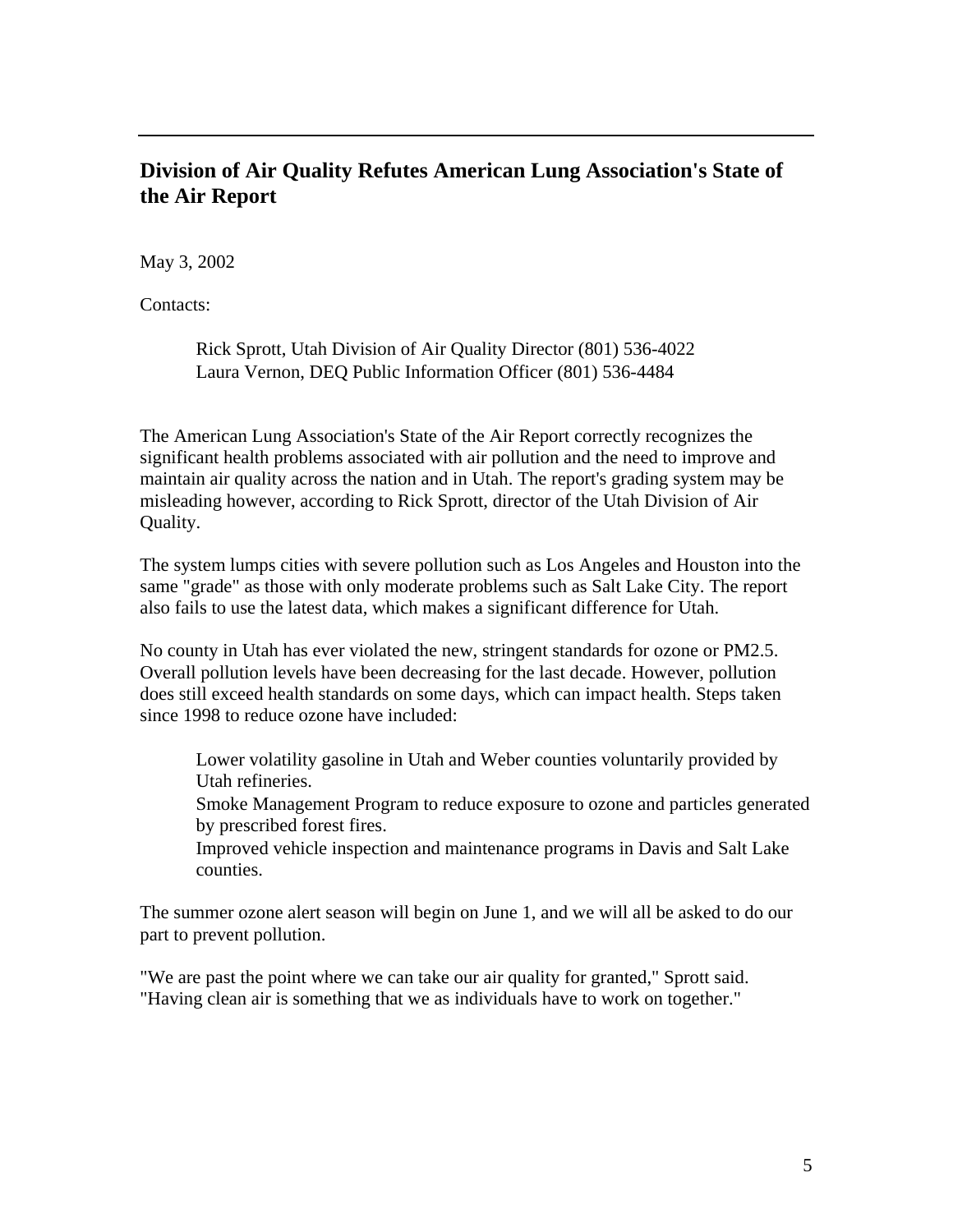#### **Fish Advisory Issued for American Fork Creek**

May 21, 2002

Contacts:

Utah Department of Environmental Quality: Dave Wham, (801) 538-6052

The Utah Department of Environmental Quality (DEQ), in conjunction with the Utah Department of Health and Utah County Health Department, is issuing a fish consumption advisory for brown and cutthroat trout from the North Fork of American Fork Creek.

Due to elevated arsenic levels in the fish meat, adults should limit their consumption of these trout to no more than one meal per month. Pregnant women, nursing mothers and children under age 12 should avoid eating any trout from the creek.

Results of a risk assessment show that eating more than one meal per month over a long period of time could result in an intake of arsenic that exceeds EPA health standards. Any health risk associated with eating the contaminated fish is based on long-term consumption and not tied to eating fish occasionally. No known illnesses have been associated with consuming trout from the creek.

This advisory does not specifically include rainbow trout harvested from Tibble Fork Reservoir and from the North Fork of American Fork Creek below Tibble Fork Reservoir.

Arsenic occurs naturally at low levels in our environment. The arsenic in American Fork Creek is believed to have come from both natural and past mining-related sources in American Fork Canyon. The USDA Forest Service plans to begin removing mine wasterelated pollution sources this summer.

Fish consumption advisory signs will be posted at parking areas and river access points along the river. In addition, information about the advisory will be distributed at the USDA Forest Service fee station in American Fork Canyon.

DEQ, Utah Department of Health and Utah County Health Department will continue to monitor arsenic levels in the fish and water. The advisory will be updated as needed based on additional information.

Click here for more information.

Fish Consumption Advisory for Trout from the North Fork of American Fork Creek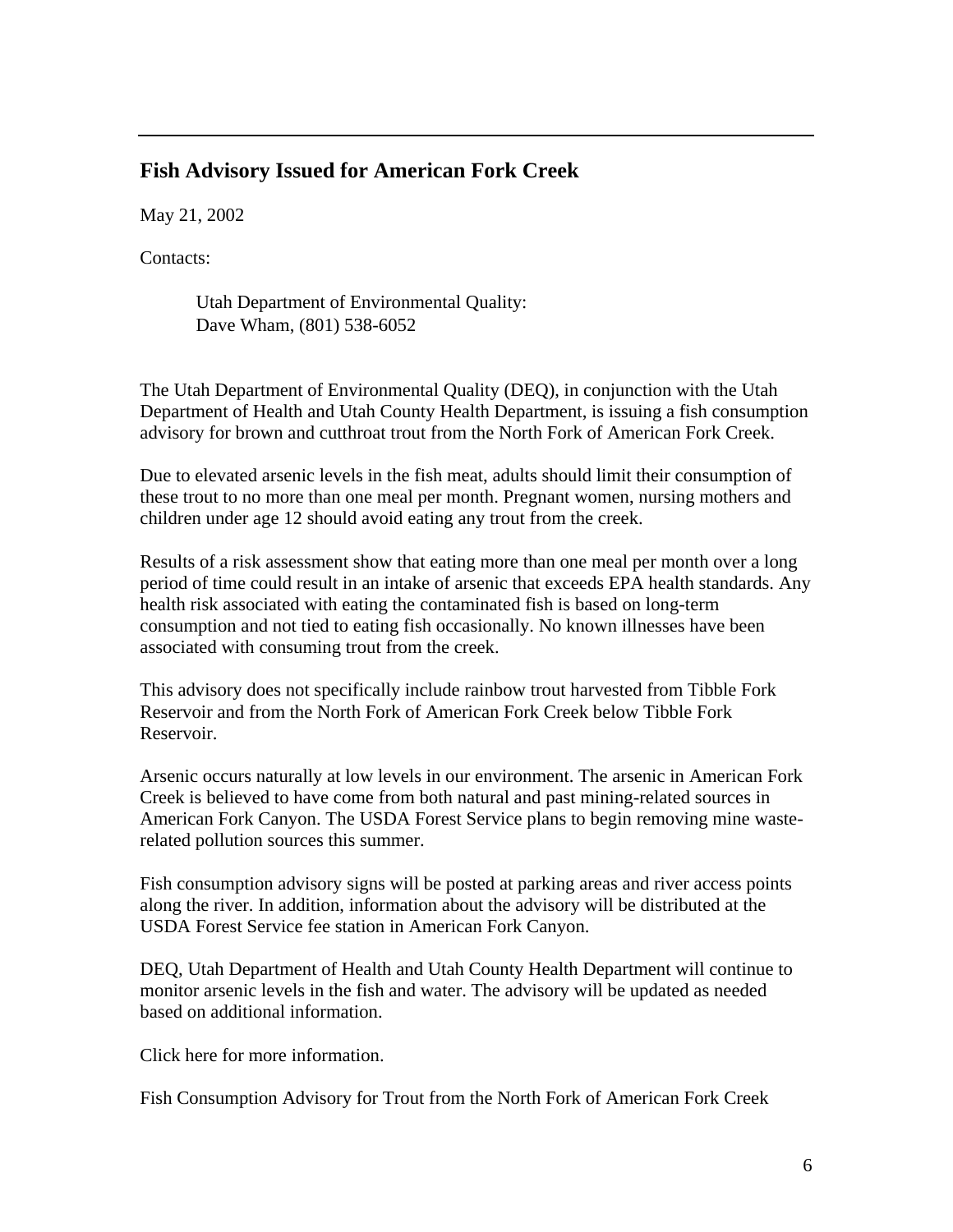The Utah Department of Environmental Quality, Utah Department of Health and the Utah County Health Department are advising the public of elevated arsenic levels in the meat of brown and cutthroat trout from the North Fork of American Fork Creek in Utah County. The advisory recommends that adults limit their consumption of trout taken from American Fork Creek to no more than one meal per month. Pregnant women, nursing mothers and children under age 12 should avoid eating any trout from the creek. This advisory is based on the agencies' review of fish contamination information provided by the USDA Forest Service.

Samples from brown and cutthroat trout taken from the creek were tested for heavy metals such as mercury, arsenic and lead. The data were assessed and the advisory issued based on risk-assessment methods developed by the U.S. Environmental Protection Agency (EPA). Results of the assessment show that eating more than one meal per month of these fish over a long period of time could result in an intake of arsenic that exceeds the EPA carcinogen screening value for the element. Although no known illnesses have been associated with consuming trout from the North Fork of American Fork Creek, long-term exposure to arsenic is suspected of causing cancer in humans, and exposure to high levels of arsenic has been linked with gastrointestinal effects, anemia and liver damage.

It is important to note that the health risk associated with eating the contaminated fish is based on long-term consumption and not tied to eating fish occasionally.

This advisory does not specifically include rainbow trout harvested from Tibble Fork Reservoir and from the North Fork of American Fork Creek below Tibble Fork Reservoir. The Utah Division of Wildlife Resources (DWR) manages these waters as putand-take fisheries. Hatchery rainbow trout are stocked several times per year by DWR and most of these fish are harvested by the fall. The agencies currently have no data concerning arsenic levels in these fish. However, it is believed that the stocked fish do not live in the environment long enough to accumulate significant levels of arsenic.

Fish take in contaminants from the water they live in and the food they eat. Older, larger, predatory fish tend to have more arsenic than younger, smaller fish because these contaminants build up in fish over time. Because arsenic is bound in the muscle tissue of organisms, it cannot be removed or significantly reduced by methods such as frying, baking, grilling, smoking or other processing activities.

Arsenic is a naturally occurring element and exists at low levels throughout our environment. The arsenic in American Fork Creek is believed to be from both natural and mining-related sources associated with mineral deposits in the canyon. The USDA Forest Service is moving forward with a project to isolate, contain or otherwise dispose of mining wastes in the North Fork of American Fork Canyon. The objective of the project is to minimize the contribution of heavy metals to the environment from past mining activities on National Forest System lands. The Forest Service plans to begin appropriate removal actions at these sites during the 2002 construction season.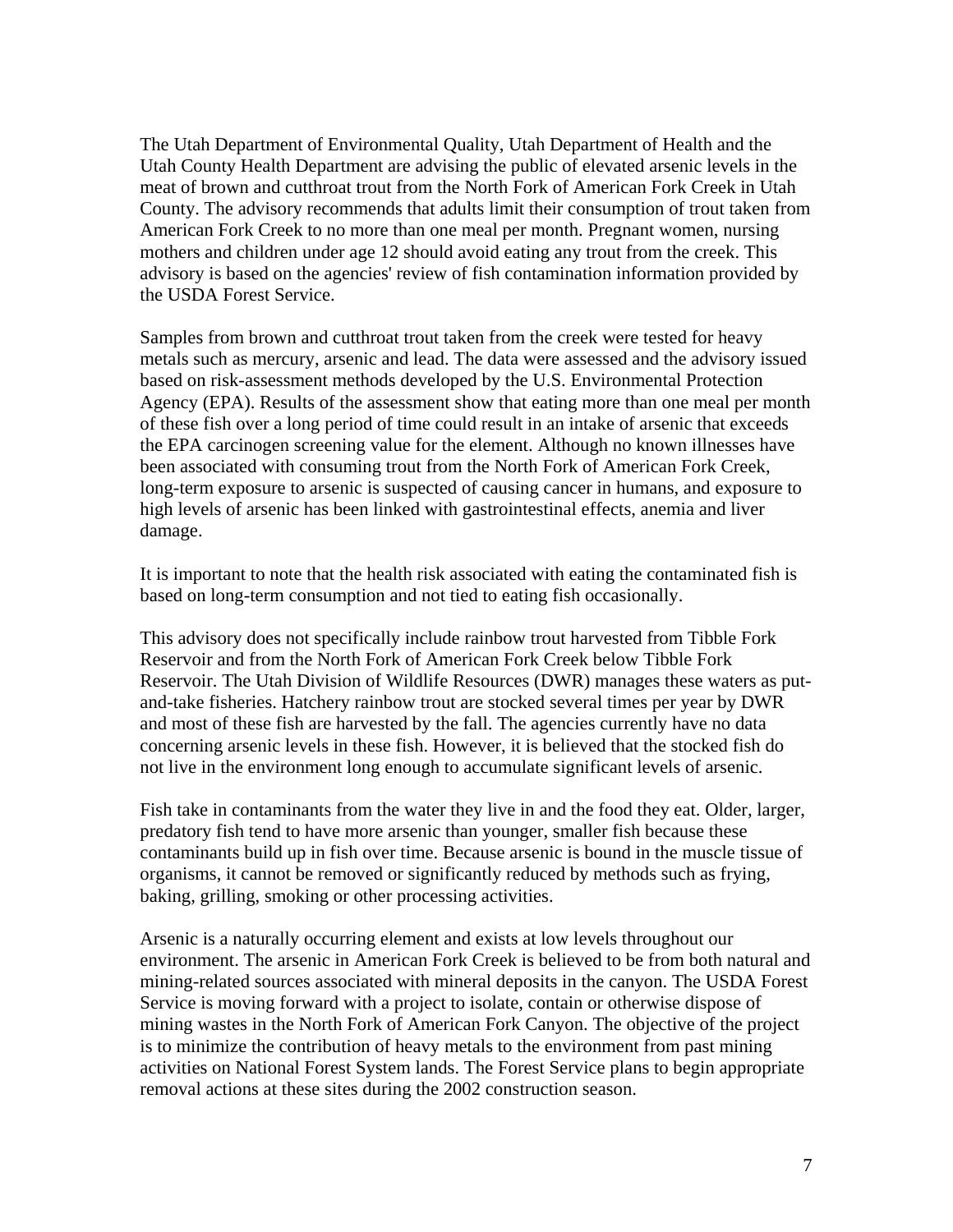Fish consumption advisory signs will be posted at parking areas and access points along the creek. In addition, information about the advisory will be distributed at the USDA Forest Service fee station in American Fork Canyon. The agencies will continue to monitor contaminant levels of fish in the watershed and will update the advisory, as needed, based on additional information.

Fish are a good source of readily digestible protein. They are low in fat and sodium, and the unique type of fats found in fish is believed to provide cardiovascular benefits to humans.

#### **Wasatch Front Enters Summer Ozone Season**

May 31, 2002

Contacts:

Rick Sprott, Director, Division of Air Quality, (801) 536-4022 Bob Dalley, Manager, Air Monitoring Center, (801) 887-0762

Beginning Saturday, Wasatch Front residents will be asked to "Spare the Air" in an effort to reduce ozone, the primary ingredient in summertime smog. During the summer ozone season, which runs from June 1 through Sept. 30, the Division of Air Quality's Air Monitoring Center will call voluntary no-drive days and issue health advisories when pollution levels are expected to increase to unhealthful levels.

Now in its ninth season, the "Spare the Air" campaign aims to reduce summertime smog in Salt Lake, Davis, Utah and Weber counties. During a no-drive day, residents are asked to voluntarily reduce driving by carpooling or taking the bus or TRAX. Additionally, residents can help keep pollution levels down by filling the gas tank or mowing the lawn in the evening, avoiding use of gasoline-powered engines on polluted days and conserving energy.

"Every little bit that residents can do helps the air we breathe in big ways. High ozone levels threaten our children's health, especially those with asthma, and we must do a better job at protecting our most precious resource," said Rick Sprott, director of the Division of Air Quality.

Ozone is an invisible gas formed from vehicle emissions in the presence of heat and sunlight. It is a major health and environmental concern in urban counties during the summer.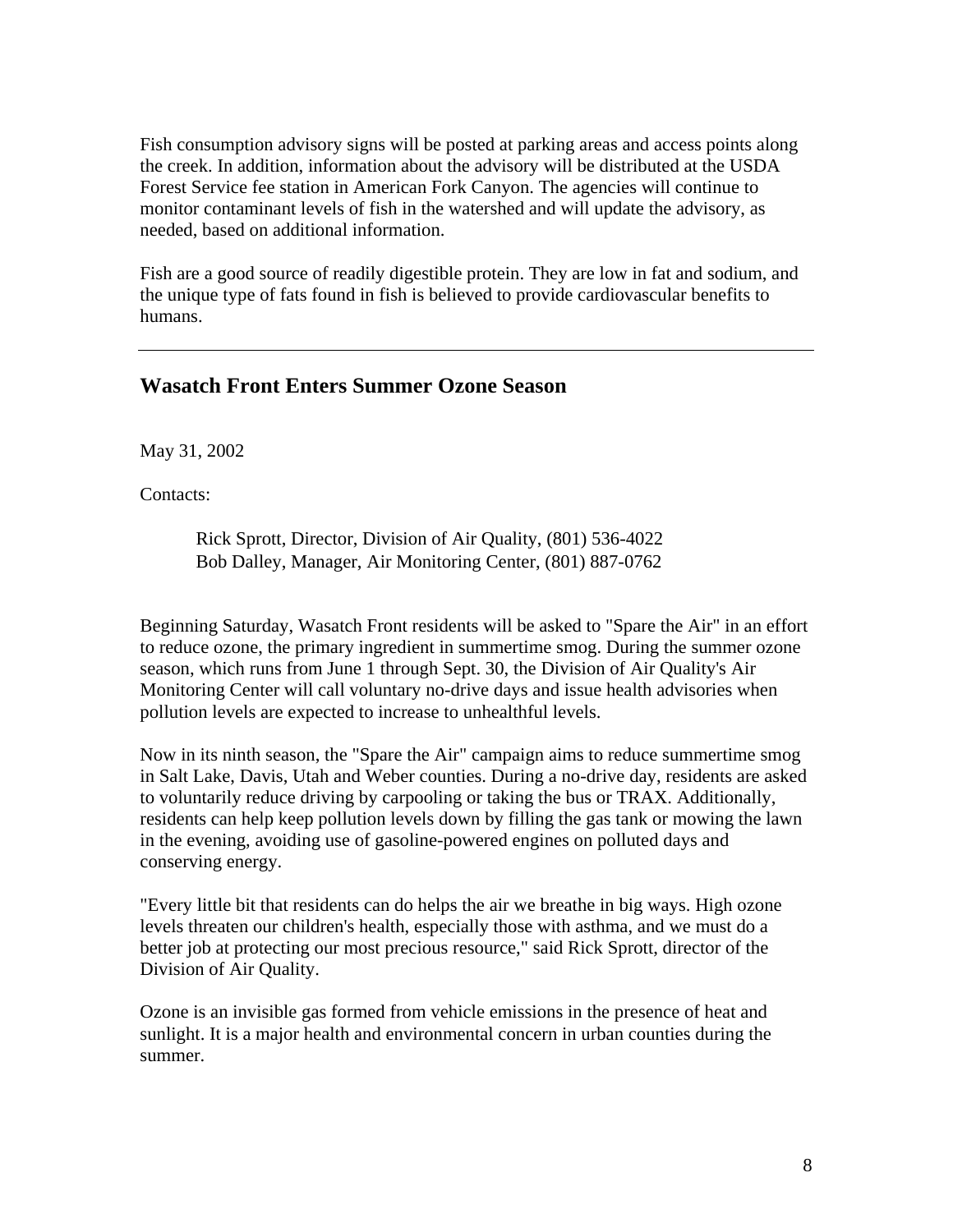Continued exposure to ozone can cause breathing problems, reduce lung function, irritate eyes and nasal passages and reduce resistance to colds and other infections.

Residents are encouraged to call the Air Pollution Hotline at 975-4009 in Salt Lake and Davis counties or (800) 228-5434 in Utah and Weber counties, or visit the Air Pollution Index Report website at: http://www.deq.state.ut.us/eqamc/api.htm for the latest air pollution information. Conditions are updated at least twice a day. Once in the morning and again in the afternoon.

# **DEQ Launches New "Choose Clean Air" Program and Web Site**

June 19, 2002

Contacts:

Rick Sprott, Division of Air Quality Director, (801) 536-4000 Laura Vernon, DEQ Public Information Officer, (801) 536-4484

As our temperature moves into the 90s and higher, ozone levels around the Wasatch Front will begin to increase. The Utah Department of Environmental Quality (DEQ) will continue to call "no-drive days" when exceptionally high ozone concentrations are forecast. To help residents know what other steps they can take, especially if they can't get out of their vehicles, DEQ has launched a new "Choose Clean Air" program and Web site at www.cleanair.utah.gov.

"The 'Choose Clean Air' program and Web site are designed to help people start thinking about their choices," said Rick Sprott, director of the Division of Air Quality. "We are still encouraging people to get out of their vehicles as much as possible, particularly on high ozone days. If they can't get out of their cars, there are still actions they can take."

By visiting the Web site, people can develop a daily plan of action, personalized to their needs, that includes steps they can take at home and at work as well as ways to drive less and drive smarter.

Restrictions placed on industry and other major sources over the last 20 years have made a big difference in cleaning up air quality. Automobiles manufactured after 1996 are also much cleaner than their earlier counterparts.

"Now, as our population continues to grow, we have reached a place where it is the things that individuals do collectively that make the biggest difference in our air quality," said Midvale Mayor JoAnn Seghini, who is also a member of the Air Quality Board.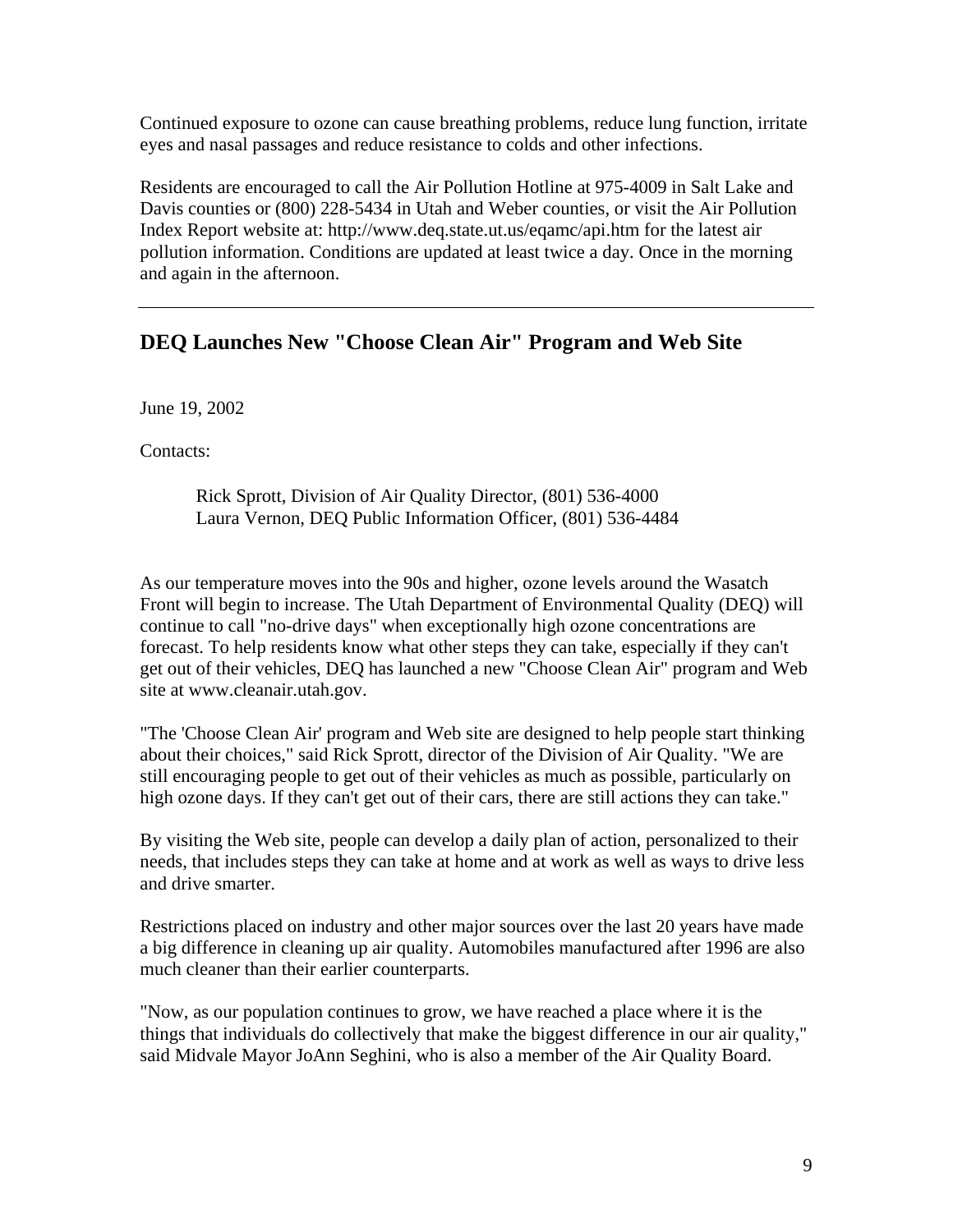Ozone can cause respiratory problems, especially in sensitive populations such as asthmatics, young children, and the elderly.

"Estimates are that one in three Utahns experiences some type of respiratory problem during high pollution periods, and emergency room visits and hospital admission for asthma increase about 24 hours after ozone levels are high," said Dr. Wayne Samuelson, a University of Utah pulmonary specialist and Air Quality Board member. "I know I'll be busy at the clinic when I see smoggy air on my way in to work."

Ground-level ozone, frequently referred to as summer smog, is formed when emissions from automobiles, industry, and other sources react to bright sunshine and high temperatures. The highest concentrations usually occur between 2 and 8 p.m.

"Because ozone is weather dependent, we recognize there are some things that are beyond our control. We are encouraging people to take steps for the things that are in their control," Sprott said.

## **Ozone Levels on the Rise**

July 5, 2002

Contact:

Laura Vernon, DEQ Public Information Officer, (801) 536-4484

The Department of Environmental Quality is advising residents along the Wasatch Front to limit their driving and engage in other activities to help reduce rising ozone levels.

Beginning this weekend, the Wasatch Front is expected to experience very hot temperatures for an extended period, which is likely to contribute to more ozone.

"Well above average temperatures are a definite concern because ozone levels increase as the temperature increases," said Rick Sprott, director of the Division of Air Quality. "Higher levels of ozone increase risk to everyone's health. By limiting their driving or taking other steps to 'Choose Clean Air,' people can lessen that risk to their health."

There are a number of actions residents can take to help reduce ozone. For example, they can carpool, ride the bus or TRAX, postpone errands that can wait or combine errands into one trip, limit a car's idling time, telecommute, walk or ride a bike, conserve energy, keep solvents and paints in airtight containers, fill the gas tank in the evening, avoid the use of gasoline-powered engines and use a non-charcoal barbecue. More ideas are available on the "Clean Air Utah" Web site at www.cleanair.utah.gov.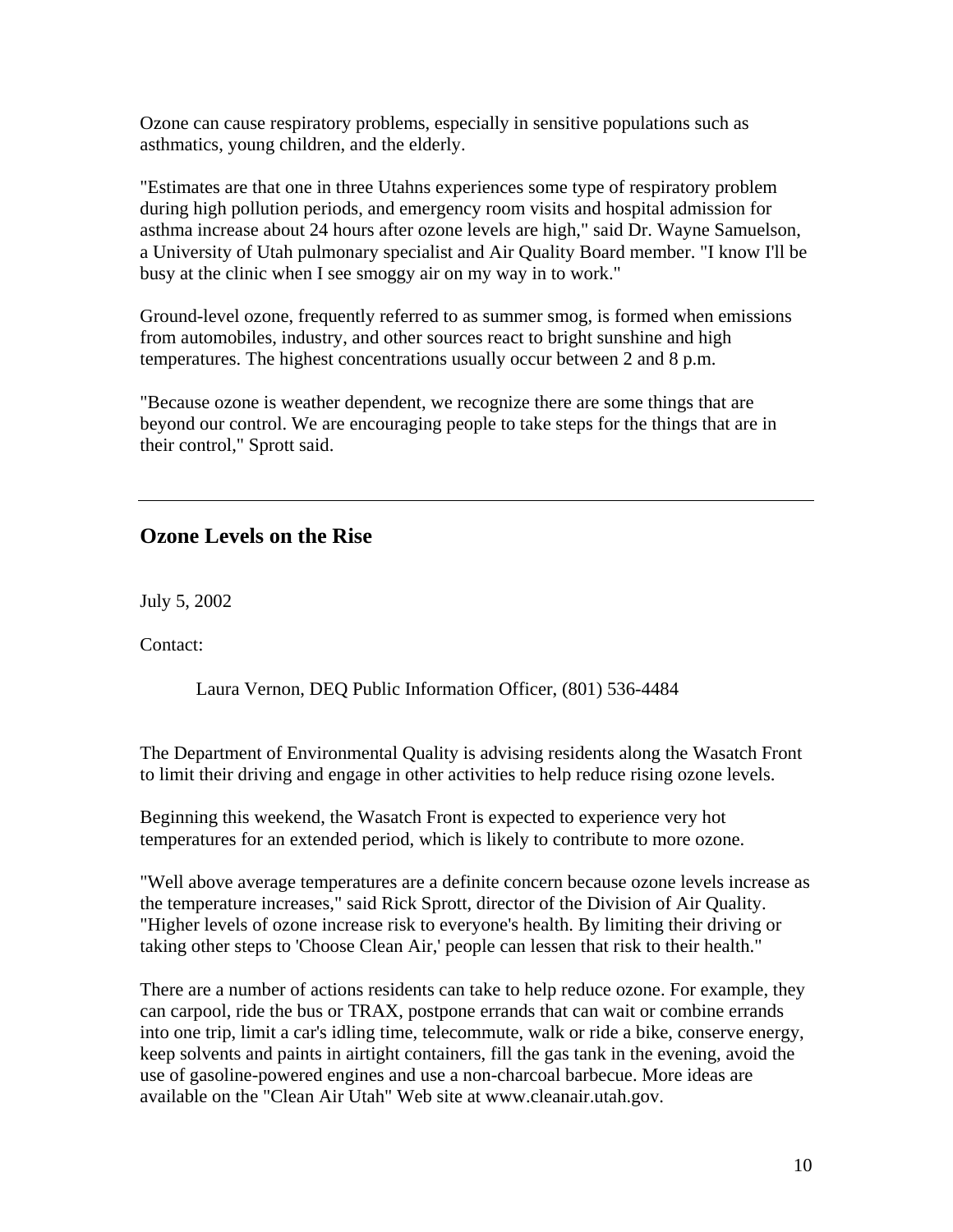For current air quality conditions, residents can check the Web site at www.deq.state.ut.us/EQAMC/amc.htm for near real-time conditions or call the Air Pollution Hotline at 975-4009 or (800) 228-5434, where conditions are updated twice a day - once in the morning and again in the afternoon.

#### **Public Health Advisory: Drought Causing Low Flows, Less Dilution in Streams and Rivers**

July 19, 2002

Contact:

William Moellmer, Division of Water Quality, (801) 538-6329

The Division of Water Quality is advising the public to refrain from recreational activities, such as swimming and tubing, in or on the water where treated sewage discharges are located. Due to the drought, many of our streams and rivers are experiencing low to zero flow. As a result, streams that receive municipal treated sewage effluent have considerably less dilution than is normal and, in some cases, the flows may be nearly 100 percent effluent.

The following are locations where river flows are considerably less than normal and into which treated sewage is discharged:

Bear River – Corinne Beer Creek – Salem, Payson Chalk Creek – Coalville Cub River – Richmond Dry Creek – Spanish Fork Duchesne River – Duchesne Eureka Creek – Eureka East Canyon Creek – Jeremy Ranch Little Bear River – Hyrum, Wellsville Malad River – Bear River City, Tremonton Pond System – Springville Price River – Wellington San Pitch River – Moroni San Rafael River Tributaries – Castle Dale, Ferron, Emery, Huntington, **Orangeville** Silver Creek – Park City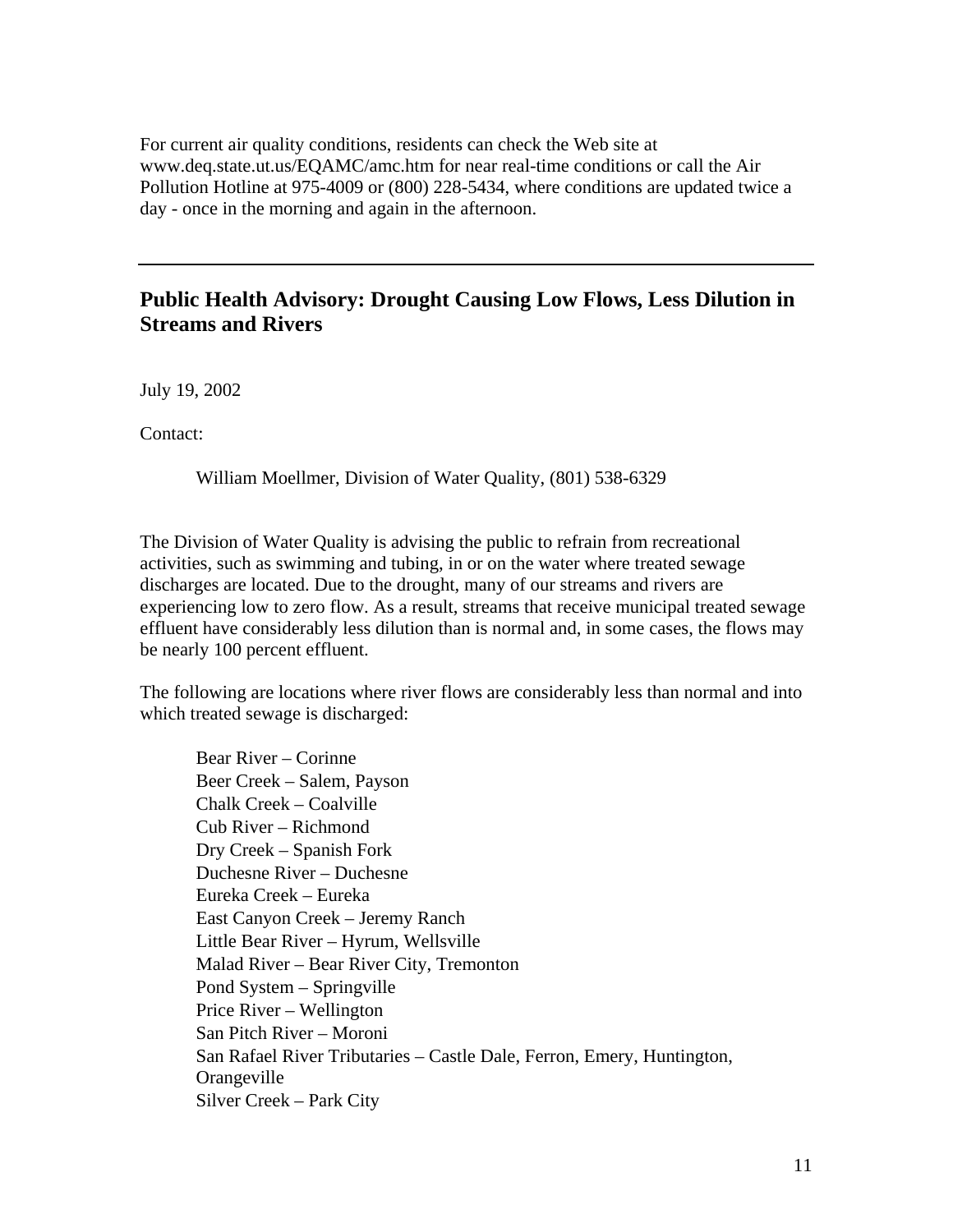Shoal Creek – Enterprise Virgin River – St. George Other locations – check with your local wastewater service district

Although all treatment facilities are required to meet appropriate standards to protect public health, the lack of dilution water under these extreme drought conditions may cause the rivers and streams that receive these discharges to experience exceedences of water quality standards, which may raise the risk for water-borne illnesses.

For more information, contact William Moellmer, Division of Water Quality, at (801) 538-6329 or at wmoellmer@utah.gov.

# **Utah DEQ Manager Receives National Recognition for Improving the Environment and Public Health**

August 7, 2002

Contact:

Gayle Smith, (801) 538-6779

Gayle J. Smith, manager of permitting and compliance in the Utah Department of Environmental Quality's Division of Water Quality, has been awarded the prestigious 2002 Walter F. Snyder Award by the National Sanitation Foundation (NSF) International and the National Environmental Health Association for achievement in attaining a quality environment and improving public health.

For the past 31 years, Smith has improved public health by addressing drinking water needs in Utah and nationally. "My experiences in my professional life have taught me a very important lesson: to make a positive difference, you must have principles and perseverance in your cause; you don't necessarily need to be brilliant or possess impressive credentials," Smith said.

"My motivation has always been simply to make a significant yet positive difference and to leave my professional field better than I found it," he said.

Smith's dedicated service began in 1971 as an environmental engineer for the Utah Department of Health, Bureau of Water Quality. In 1978, he was promoted to director of the Bureau of Public Water Supplies, Division of Drinking Water. During the 1970s, Smith played a major role in securing the passage of Utah's Safe Drinking Water Act and obtaining primacy delegation for the federal Safe Drinking Water Act in Utah.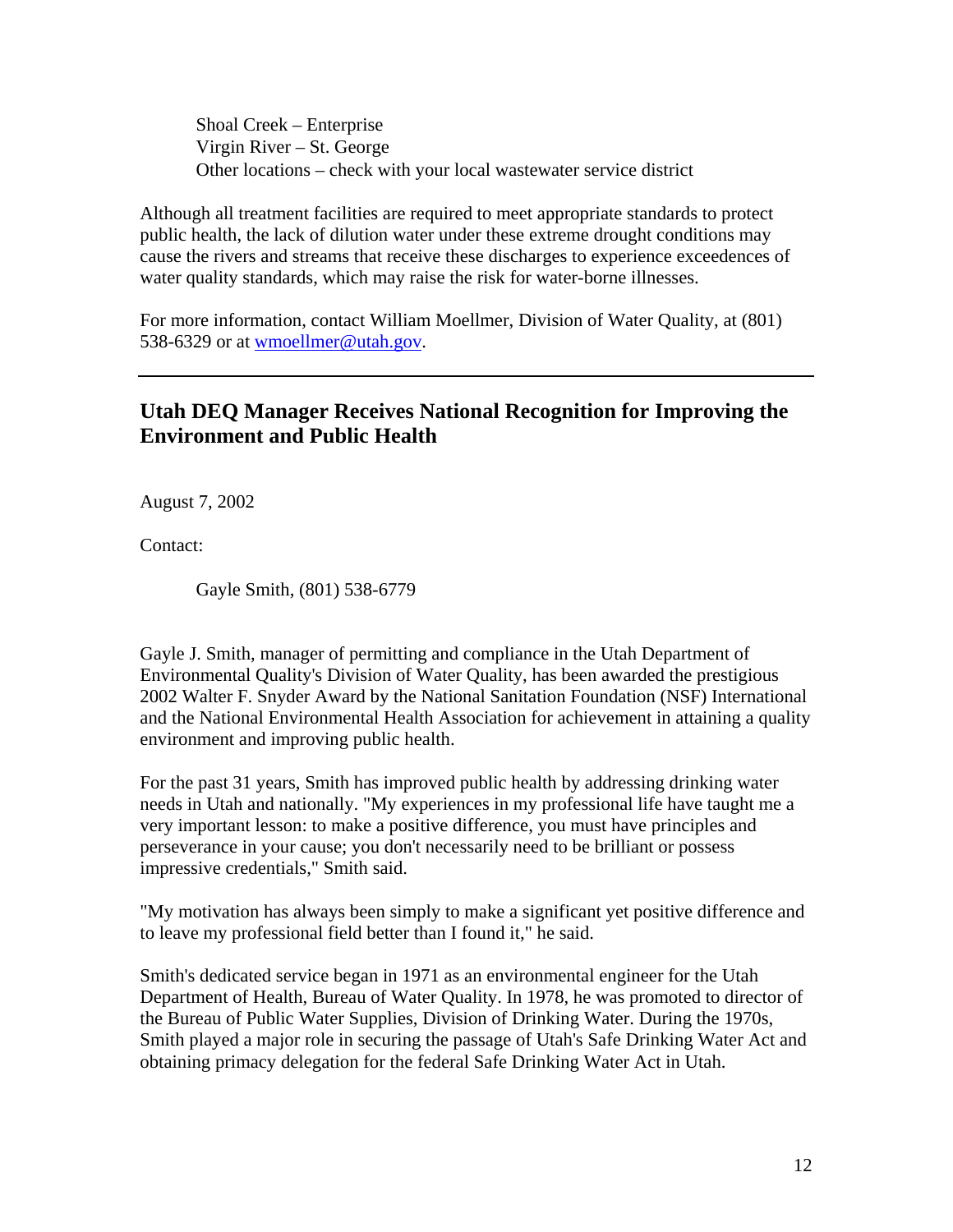During the 1980s, Smith helped found the Rural Water Association of Utah and successfully rallied support for legislation to require certification of public water systems operators. Additionally, Smith led a group of drinking water administrators to explore how states could be adequately represented at the national level on issues critical to the drinking water industry. The outcome was the formation of the Association of State Drinking Water Administrators. He served as vice president and president during the association's formative years.

Also in the 1980s, EPA appointed Smith as chairman of its National Drinking Water Advisory Council. Smith focused his attention on sensible national drinking water rules that could be implemented by small water systems. On a national level, Smith orchestrated a public comment campaign on EPA's Lead/Copper Rule proposal, resulting in modification of the rule.

Smith has chaired the NSF International Joint Committee on Drinking Water Additives since 1991. As chair, he has helped develop the first standards for drinking water additives by using his skills as a negotiator and mediator to obtain consensus of manufacturers; federal, state and local regulatory officials; water utilities; trade associations; and other users. Smith is an active member of the NSF Council of Public Health Consultants.

In 1991, when the Utah Department of Environmental Quality was created, Smith was appointed as the director of the Utah Division of Drinking Water. He served in that capacity until 1993. He currently manages programs in the Utah Division of Water Quality to permit discharge of municipal and industrial wastewater to waters in the state.

"Gayle has always maintained not only a professional but also personal interest in drinking water and water quality," said Don Ostler, director of the Utah Division of Water Quality. "This interest is evident in his continuing to serve NSF International on his own time since he left the Drinking Water Division."

Smith earned a bachelor's degree in civil engineering in 1967 and completed coursework for a master's degree in environmental engineering, both at Utah State University. He lives in Salt Lake City and is a native of Idaho Falls, Idaho.

#### **44% of Chemical Weapons Safely Destroyed**

August 22, 2002

Contacts:

Marty Gray, Manager, Chemical Demilitarization Program, (801) 538-6819 Laura Vernon, DEQ Public Information Officer, (801) 536-4484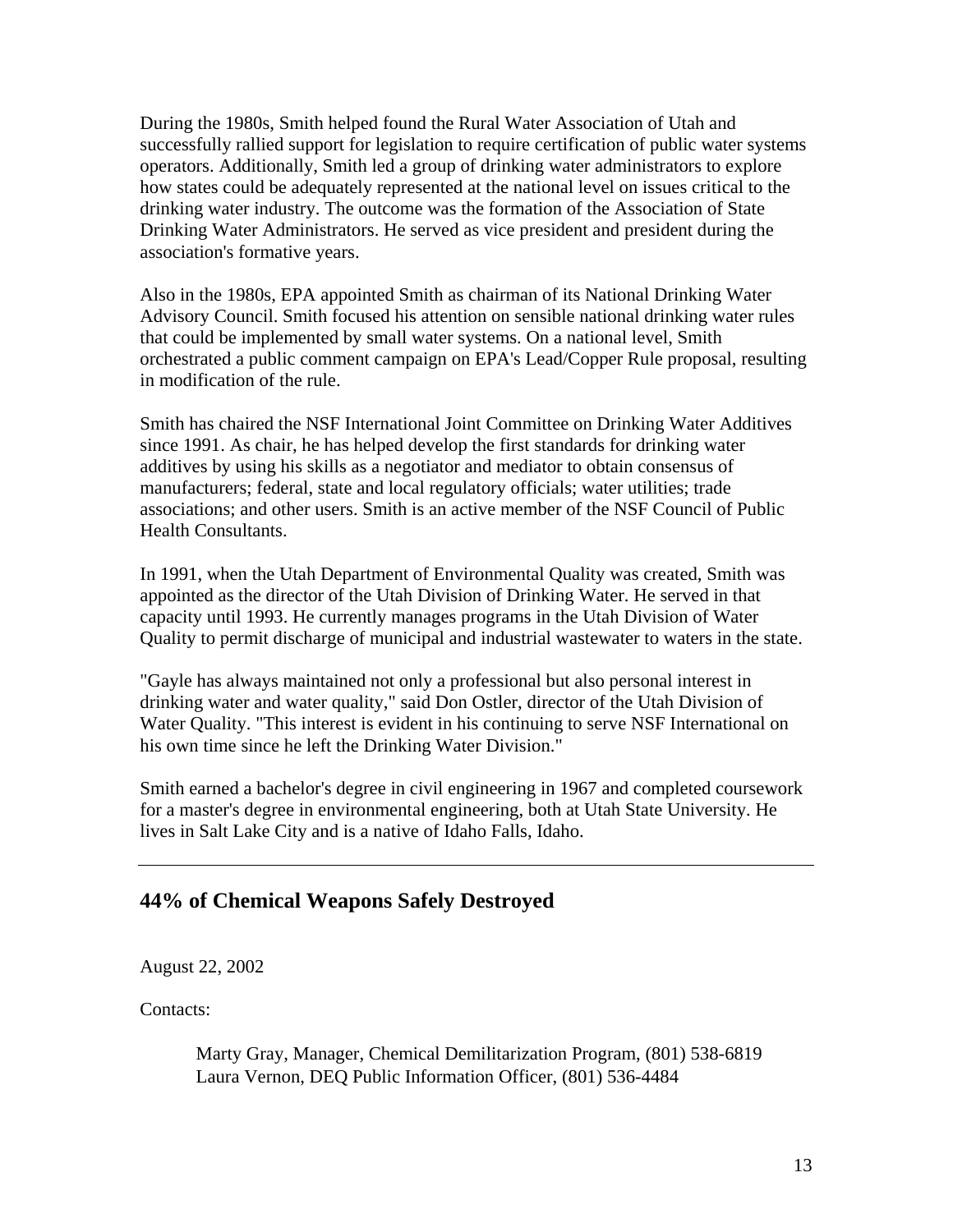Aug. 22 marks the sixth anniversary of when chemical weapons began to be destroyed at the Tooele Chemical Demilitarization Facility in Tooele County. To date, Utah has regulated the safe destruction of 44 percent of the chemical weapons stockpiled at the Deseret Chemical Depot.

The first chemical munition, a GB rocket, was destroyed Aug. 22, 1996. Now, all GB agent, including M-55 rockets and weteye bombs, has been destroyed. In 1996, Utah was storing 43 percent of the nation's stockpile of chemical weapons. Currently, Utah has only 25 percent of the nation's stockpile. The Army will soon initiate the campaign to destroy stockpiled VX agent.

As the stockpile is destroyed, the associated health risks decrease.

"Utahns are safer now than they were six years ago," Gov. Mike Leavitt said. "The disposal of the chemical weapons stockpile is a great example of how regulators can work collaboratively to solve environmental problems in a safe, efficient and responsible manner."

The Utah Department of Environmental Quality (DEQ) has successfully permitted and provided oversight of the Army's operations to destroy the stockpiled chemical weapons. In addition, staff has provided support and assistance to other state regulatory programs as they proceed to permit incinerators or alternative technologies to destroy or neutralize their stockpiled chemical weapons.

"Our primary goal as a regulatory agency is to protect the environment and public health from exposure to contamination, and we have been successful at doing that since this program began," said Marty Gray, manager of the Chemical Demilitarization Program.

As part of Gov. Leavitt's 1,000-day plan, DEQ has implemented its own plan that improves environmental quality for all Utahns. The sixth-year anniversary of chemical weapons disposal operations comes on Day 200 of DEQ's plan and is just one of many milestones DEQ has achieved this year. Please see the attached list of DEQ milestones. The list is also available on the web at www.deq.utah.gov.

## **DEQ to Provide Environmental Information in Real Time**

August 29, 2002

Contact:

Brent Bradford, DEQ Deputy Director, (801) 536-4405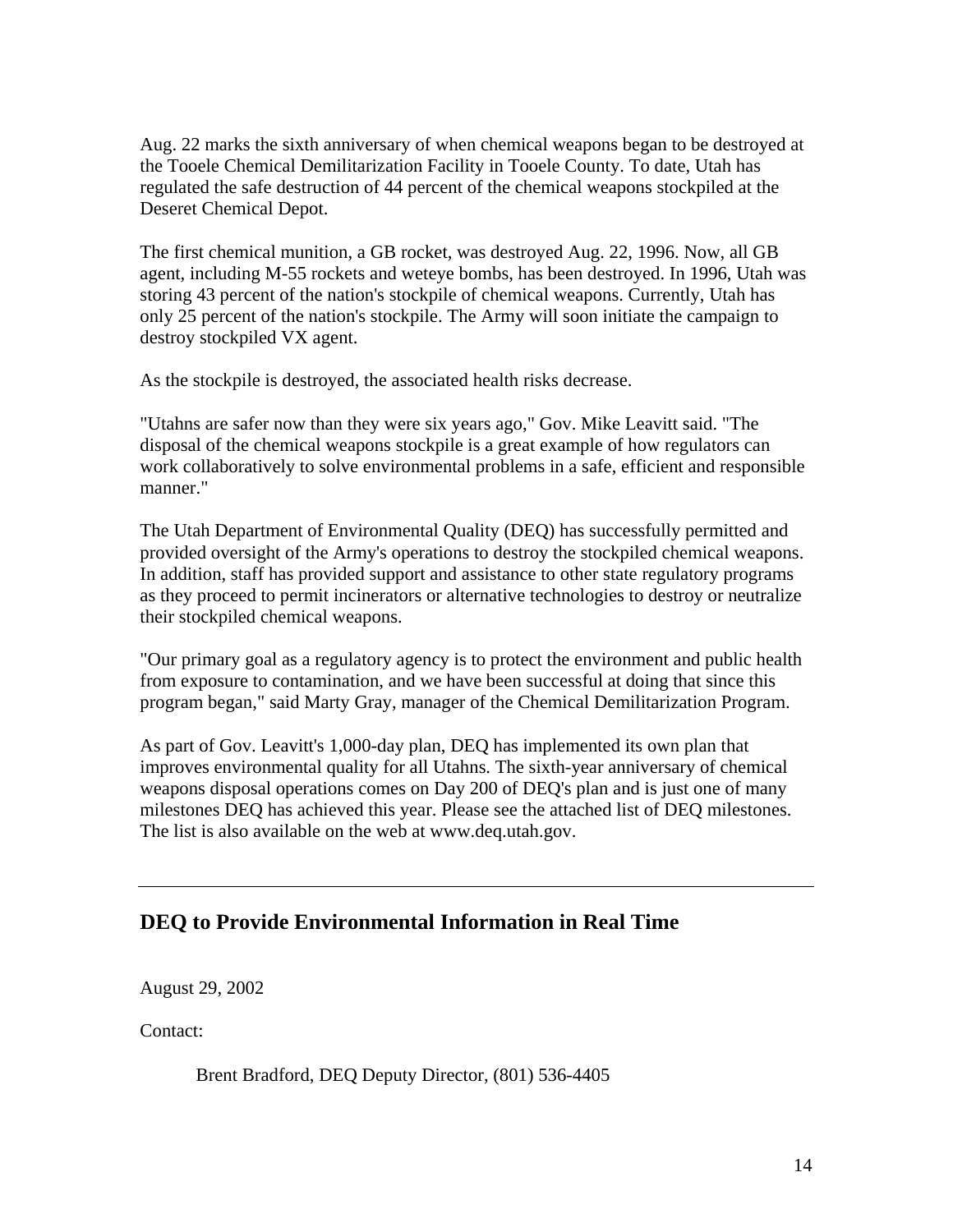The Utah Department of Environmental Quality (DEQ) has taken another important step forward in providing more efficient delivery of environmental services online. Through a \$338,944 information technology grant from EPA, DEQ will share environmental data with EPA and other partners over the Internet. The project will provide Utahns with meaningful, real-time access to information about the condition of the environment where they live and work.

The grant is part of EPA's National Environmental Information Exchange Network (NEIEN). DEQ has been heavily involved in the development of NEIEN and was one of the first five states to participate in the One-Stop Reporting Project. The One-Stop Reporting grant allowed DEQ to build a web-enabled warehouse of permit and compliance information for all regulated sites and facilities in Utah. It is accessible on the Web at www.deq.utah.gov.

With this new NEIEN grant, DEQ will be able to move into the next phase of development. Specifically, the grant will be used to:

Establish a centralized database that stores information as well as exchanges it with EPA via the Internet.

Create an automated single point of entry so that data is uniform and standardized.

Implement an automated quality assurance process at the time data is entered to ensure accuracy and reliability of the data.

"This project is significant because once the data is entered into the database, it is automatically assured for accuracy and becomes available immediately online for anyone to review at anytime," said Brent Bradford, deputy director of DEQ. "It gives us a more accurate picture of our environment, simplifies the way we do business and makes this information available in real time."

In 2000, DEQ established the Environmental Information Management Initiative (EIMI) in response to Gov. Leavitt's e-government initiative to make state government more efficient and accessible online. Under EIMI, DEQ's business process is enhanced and simplified using information technology. The NEIEN grant is an important step forward in DEQ's goal to build an integrated, seamless process that provides simple access to accurate information 24/7/365 via the Internet. DEQ expects to complete the project by June 2003.

As part of Gov. Leavitt's 1,000-day plan, DEQ continues to implement and track improvements in environmental quality for all Utahns. The information technology grant is just one of many milestones DEQ has achieved this year. A list of milestones is available on the Web at www.deq.utah.gov.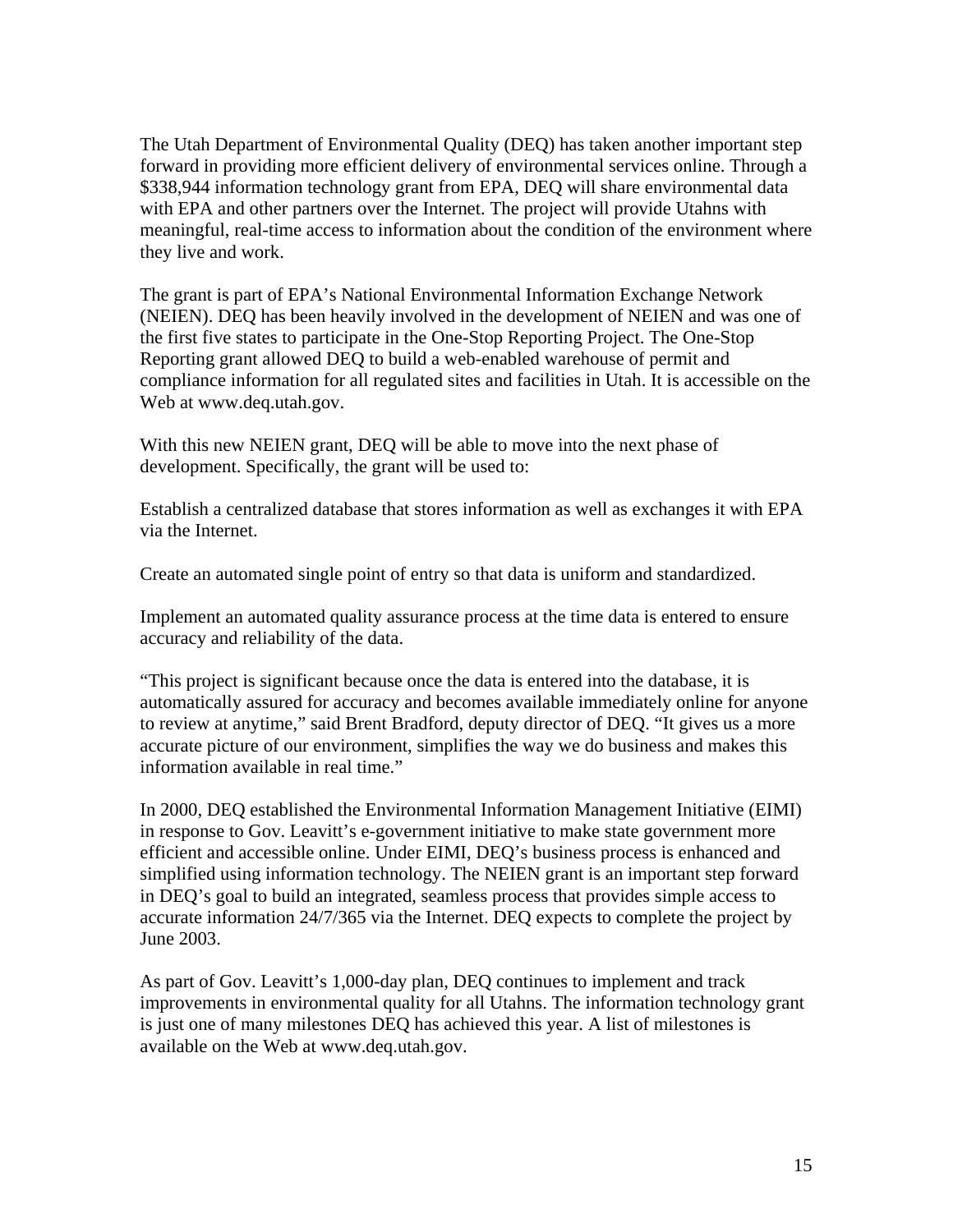# **Utah Celebrates National Pollution Prevention Week September 16 - 22, 2002**

September 16, 2002

Contact:

Sonja Wallace, Pollution Prevention Coordinator, (801) 536-4477

(Salt Lake City) - Sept. 16 marks the start of National Pollution Prevention Week, an event that celebrates and promotes the benefits of pollution prevention. In Utah, the Department of Environmental Quality (DEQ) is celebrating the week by offering a free pollution prevention poster to the first 15 people who submit a pollution prevention tip that they plan on using during the week. Their tips will be posted on DEQ's Web site for others to try. To submit a tip, send an e-mail to abrannan@utah.gov.

Also, to give people a few ideas to try, DEQ has designed a calendar that features a pollution prevention tip for each day in September, October and November. These simple tips help keep our environment clean and healthy and build habits that also save time and money. The calendar can be accessed on the Web at www.deq.utah.gov.

"Pollution Prevention Week is all about doing what we can do to prevent pollution. It's more than just recycling. It's preventing the waste from being created in the first place," said Sonja Wallace, DEQ's pollution prevention coordinator.

The theme for Pollution Prevention Week is "Begin Now." By beginning now, people can make a difference in preventing pollution at home, at work, at school and on vacation. Here are a few tips for saving money and helping the environment at the same time.

At Home

Buy energy-efficient appliances Do not let water run when it's not actively in use for showering, shaving or brushing teeth Buy products that are recycled, recyclable, reliable, repairable, refillable and reusable Read labels on household products; buy the least toxic products available or use non-harmful substitutes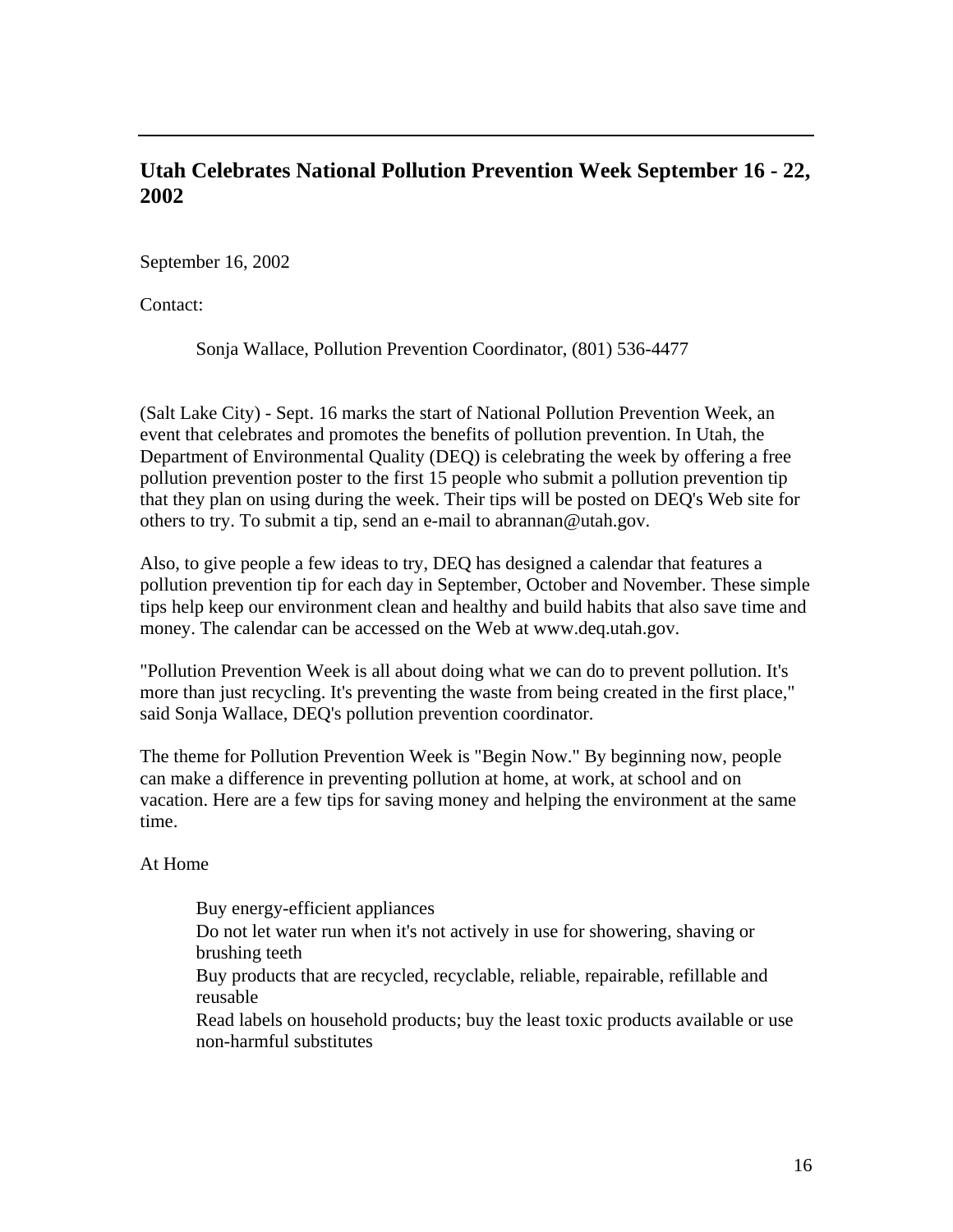#### At Work

Pack a lunch and eat in, or walk to lunch Make two-sided copies Reuse envelopes and file folders Use scrap paper for faxes or draft copies

#### At School

Reuse lunch containers Walk to school or ride the bus or your bike Cut down on your paper use by writing on both sides, then recycling Avoid paper plates and plastic silverware at lunchtime

#### On Vacation

Give your car a tune up and check tire pressure before leaving Take photos with a regular camera rather than a disposable one Vacation close to home Reuse hotel linens

For more information on preventing pollution, visit the pollution prevention Web site at www.deq.utah.gov. For information on pollution prevention projects, contact DEQ's pollution prevention coordinator, Sonja Wallace, at (801) 536-4477.

#### **Summer Ozone Season Ends**

September 30, 2002

Contact:

Bob Dalley, Manager, Air Monitoring Center, (801) 887-0760

Sept. 30 marks the end of the ninth season of the Utah Department of Environmental Quality's (DEQ) voluntary no-drive day program to reduce ozone. During the summer ozone season, DEQ called a record 15 voluntary no-drive days in late June and July when Utah was experiencing record-breaking heat. Ozone is an invisible gas formed from vehicle emissions in the presence of heat and sunlight. DEQ called voluntary no-drive days when pollution levels were expected to increase to unhealthful levels.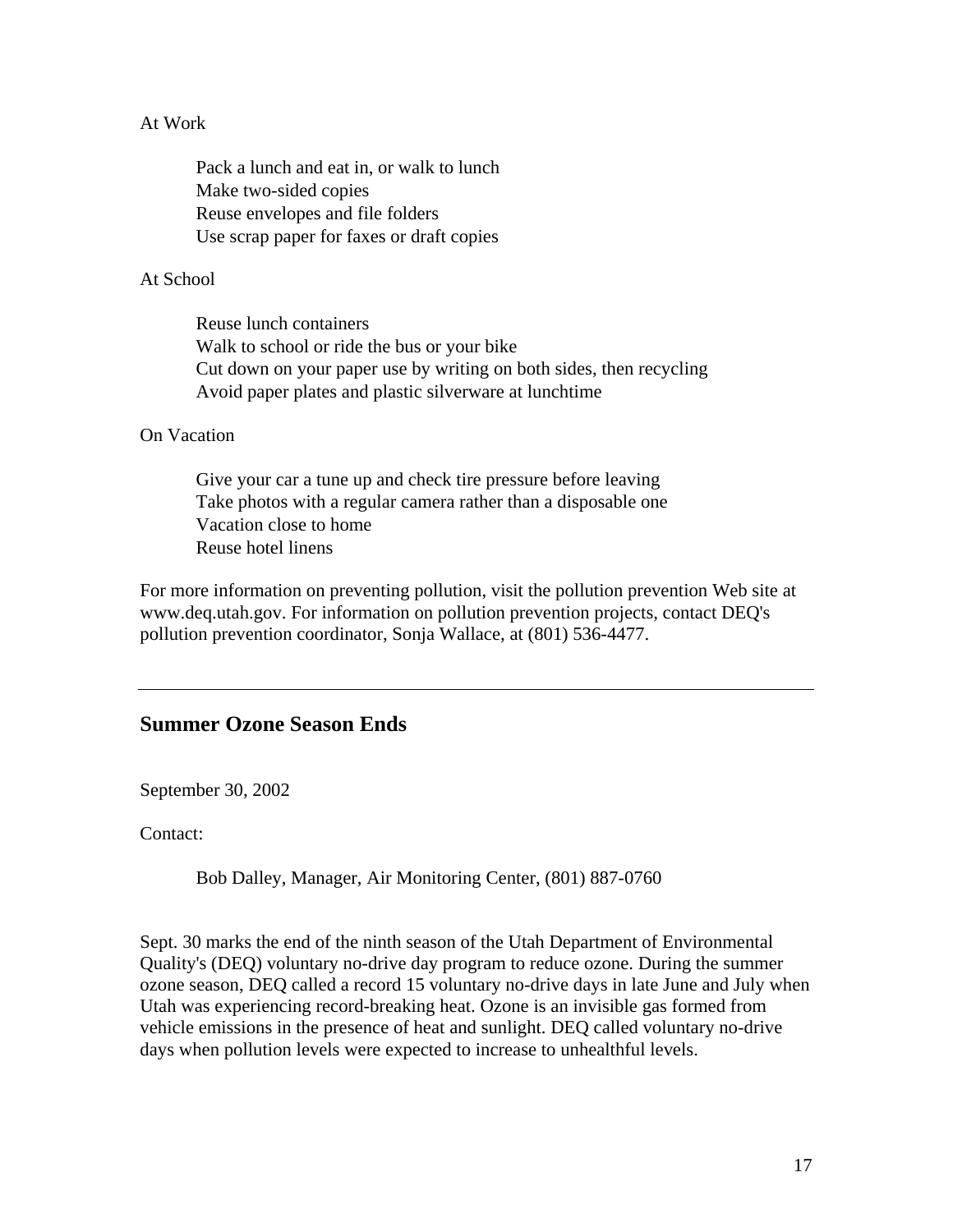Division of Air Quality (DAQ) Director Rick Sprott said it was a challenging summer. "Record high temperatures accelerated ozone formation, and we did exceed the health standards a few times. However, it could have potentially been much worse. It wasn't because of the wise choices people made. We thank the public for making the difference," Sprott said.

According to Sprott, summer ozone levels are lower now than they were a few years ago. Several factors have helped reduce ozone.

DEQ this summer launched a new campaign called "Choose Clean Air." It provided a variety of actions people could take to reduce ozone and lessen health impacts. The campaign drew extensive media attention and garnered the Utah Medical Association's annual Environmental Award, which was presented to DEQ on Sept. 20.

Three years ago, local refineries voluntarily reduced the volatility of gasoline, which cuts down on ozone-producing fumes.

Cleaner cars and new standards to reduce volatile hazardous air pollutants have helped reduce ozone.

DAQ Planning Manager Cheryl Heying said the next four years are critical. "New standards for cars, light trucks and sport utility vehicles beginning in 2004 and the introduction of low sulfur fuel by 2006 should reduce ozone pollution significantly. However, it will take several years for cleaner vehicles and fuels to make an impact. We still need the public's help," Heying said.

Although the season has ended, DEQ continues to urge residents along the Wasatch Front to minimize human causes of ozone. Driving less, carpooling, using cleaner alternative fuels like natural gas and riding mass transit can help keep pollution levels down.

The summer ozone season runs from June 1 to Sept. 30 each year. Ozone is a major health and environmental concern in Utah's urban counties during the summer. Continued exposure to ozone can cause breathing problems, reduce lung function, irritate eyes and nasal passages and reduce resistance to colds and other infections.

"Our goal is to never exceed a health standard and to minimize ozone levels as much as possible since any exposure to ozone can be harmful, especially to children and the elderly," Sprott said.

For more information on how you can reduce or prevent air pollution, please visit the "Clean Air Utah" Web site at www.cleanair.utah.gov. For the latest pollution update, call the Air Pollution Hotline at 975-4009 in Salt Lake and Davis counties or (800) 228-5434 in Utah and Weber counties, or visit the "Clean Air Utah" Web site.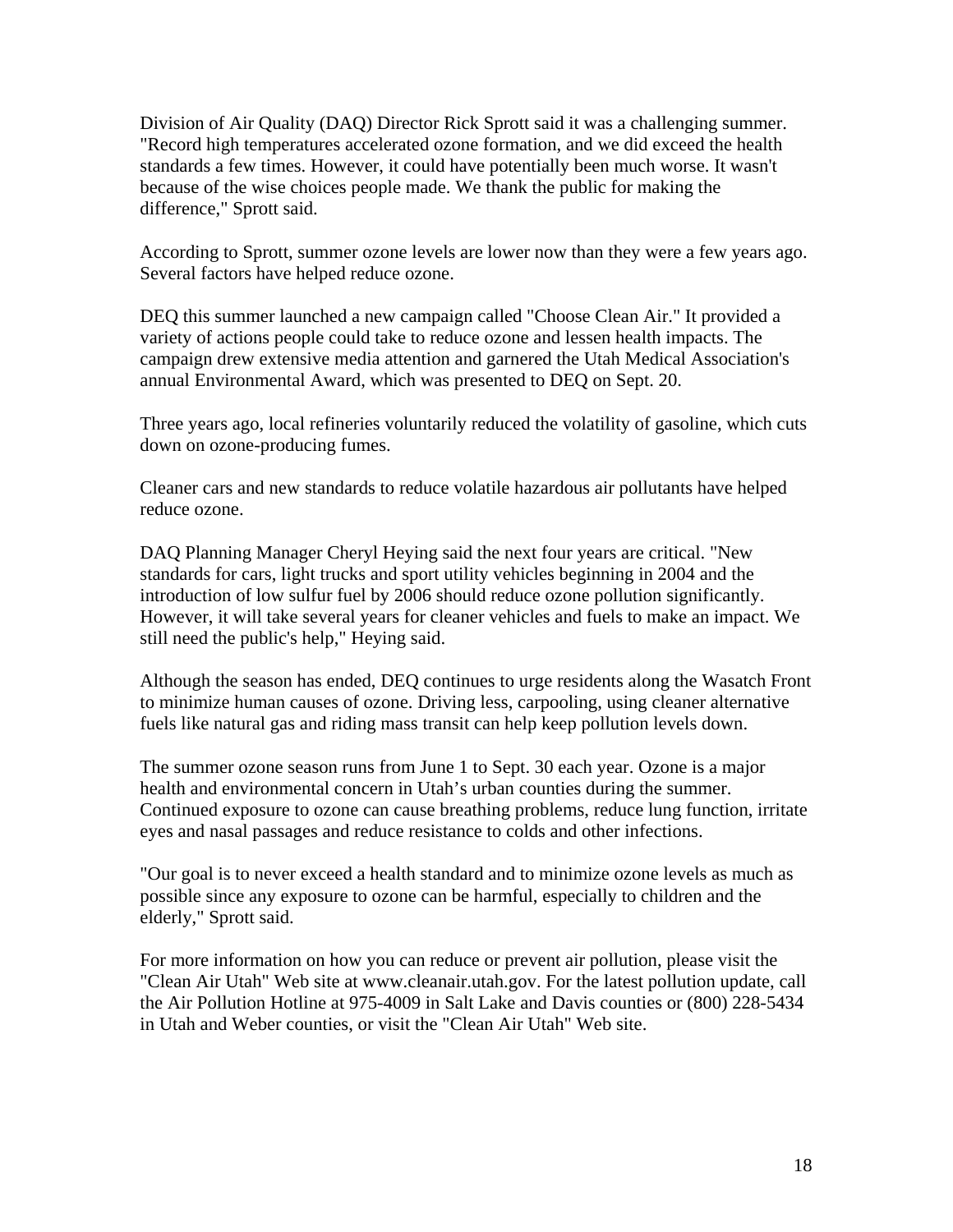#### **Utah Celebrates 30 Years of Clean Water**

October 3, 2002

Contacts:

Clean Water Month: Shelly Quick, Environmental Scientist, Division of Water Quality, (801) 538- 6146 Statewide Water Quality Issues: Don Ostler, Director, Division of Water Quality, (801) 538-6146

(Salt Lake City, UT) - Utah is taking part in a national celebration to commemorate the 30th anniversary of the federal Clean Water Act. Gov. Mike Leavitt has signed a declaration establishing October 2002 as "Clean Water Month" and 2002 as the "Year of Clean Water." The celebration marks a milestone in the efforts to protect the nation's and Utah's water resources.

During the month of October, the Utah Department of Environmental Quality (DEQ) is joining with volunteers, citizen groups, schools and other agencies to participate in a National Water Monitoring Day. Also, a group from Provo High School has been invited by America's Clean Water Foundation to represent Utah at the Youth Watershed Summit in Maryland.

"The Clean Water Act is the single most important piece of federal legislation that has stopped raw sewage and industrial discharges to lakes and streams and has required discharge permits," said Shelly Quick, environmental scientist in the Utah Division of Water Quality. "In Utah, more than 1,100 permits to control pollution discharges have been issued, and water quality has been maintained and improved in spite of substantial population growth."

The U.S. Congress enacted the federal Clean Water Act in 1972. The Act calls for measures to not only prevent water pollution but also to clean up water that has already been polluted. In 1953, the Utah Legislature enacted one of the first water quality laws in the nation - the Utah Water Pollution Control Act. This Act created a Water Quality Board to address pollution problems, established water quality standards, allowed for classification of waters according to uses and required treatment of waste discharges from municipalities and industries.

"Utah was a pioneer in recognizing the need to protect and preserve the state's water resources. It was one of the first states to achieve secondary treatment of sewage in every community," said Don Ostler, director of the Utah Division of Water Quality.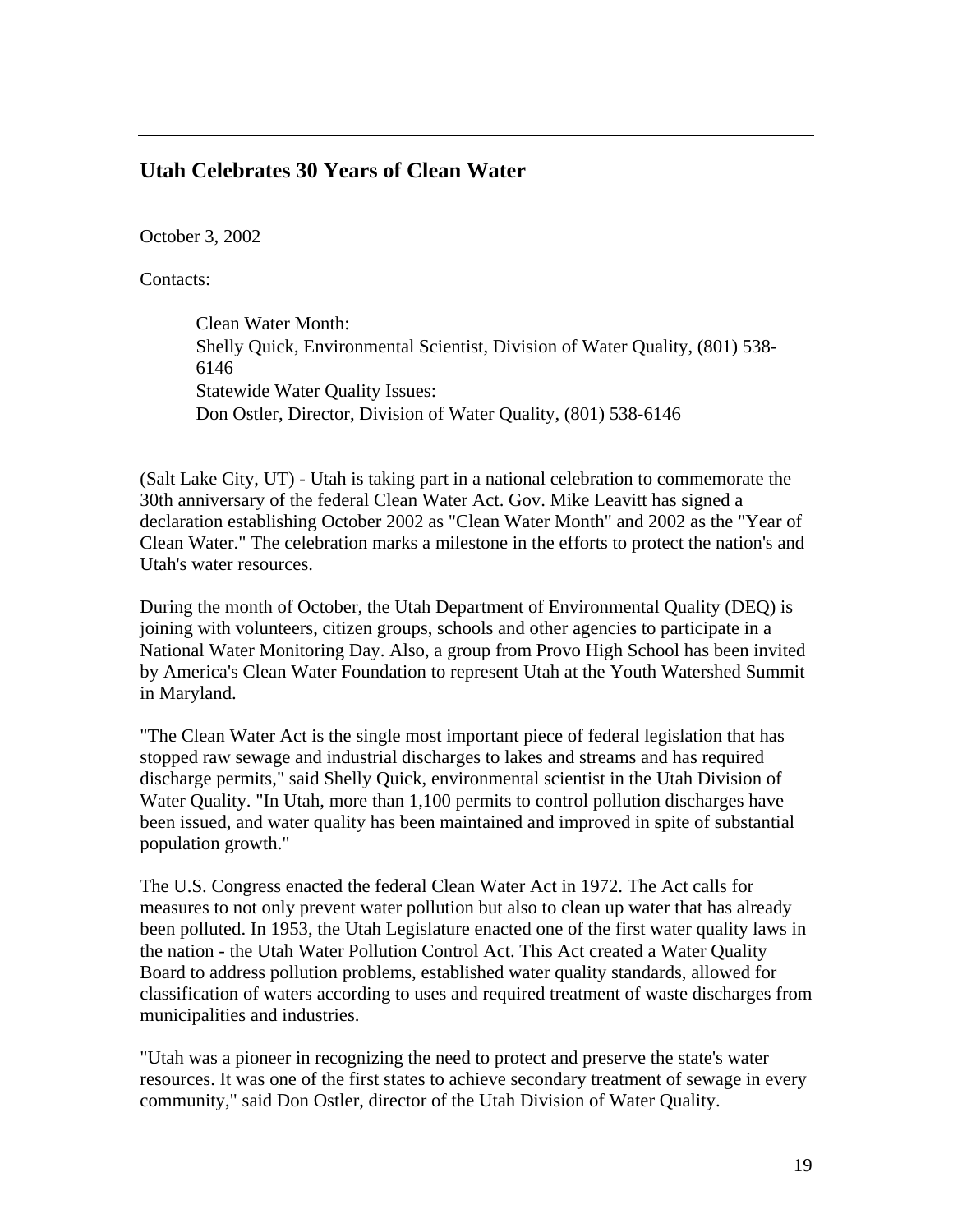During the past 30 years, Utah has achieved a number of milestones that have greatly contributed to better water quality for all Utahns. For example,

Utah is now able to monitor 75 percent of our 16,000 miles of streams and 95 percent of our lakes based on acreage.

Permitting programs are now in place to protect surface and ground water. There are 1,134 surface water permits and 119 ground water permits to control pollution discharges.

Plans have been completed to restore one-third of Utah's impaired waters.

More than 700,000 Utah households are now connected to modern sewer systems served by treatment plants that meet pollution standards.

\$443 million of federal and state monies have been provided to help Utah communities build wastewater treatment facilities.

Clean Water Month also promotes individual responsibility, encouraging all citizens to take care of and protect water resources for current and future generations. DEQ applauds the good efforts of citizens and environmental groups that are working to mitigate damage to streams and lakes.

"What each of us does on a daily basis affects water quality. Therefore, we are all part of the solution by preventing water pollution. It can be as simple as keeping trash out of our water bodies, planting drought-tolerant plants and becoming a water conservationist," Quick said.

A copy of the clean water declaration signed by Gov. Leavitt is available on the DEQ Web site at www.deq.utah.gov.

## **Students Discover Health of Provo River**

October 11, 2002

Contacts:

Laura Vernon, DEQ Public Information Officer, (801) 536-4484 Michelle Kramer, Provo School District Public Relations Assistant, (801) 372- 3125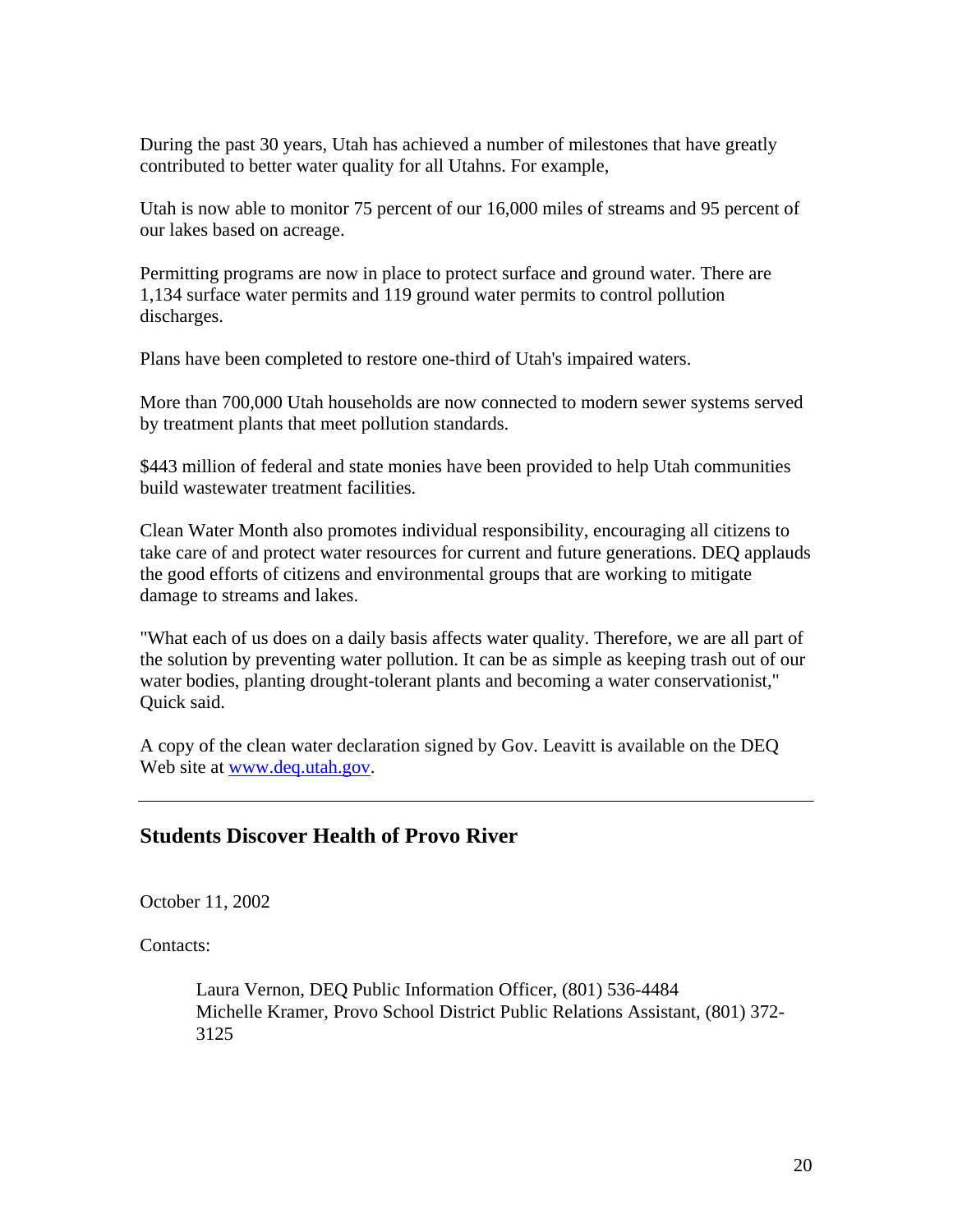(Provo Canyon, Utah) - A Provo High School science teacher and his students embarked on an exciting four-month quest not knowing how it would all end. They spent their summer on the Provo River, collecting samples of the water from the Uintah Mountains all the way down to Utah Lake. They wanted to know one simple thing: Is the water quality of the Provo River good or bad?

What they discovered pleased them and concerned them. After collecting water samples at 30 sites along the river and analyzing the data, they concluded that the Provo River is generally in good shape, especially near Jordanelle Dam. However, as the river meanders to more populated areas, the quality of the water degrades somewhat.

"The cleanest water we had all summer was just below Jordanelle Dam," said science teacher Ty Robinson. "It was cool, clear and had good oxygen content. Not surprisingly, the dirtiest water was in Provo. But overall, the river is clean."

In addition, Robinson and his students confirmed that what goes down storm drains impacts the health of the river. Storm drains capture water flowing across streets and parking lots. As it flows, the water picks up trash, dirt, oil, animal waste, fertilizer and other things left behind by motor vehicles, people and animals. This polluted water, known as runoff, goes directly into our streams, lakes and rivers. Runoff pollution affects fish and other wildlife and can also contaminate drinking water supplies.

"We saw evidence of runoff pollution toward the end of the Provo River where the population base is located," Robinson said. "That part of the river receives water from storm drains."

Robinson and his students also learned that water conservation makes a difference. Unnecessary water use not only contributes to water shortages but also adds to the volume of wastewater that must be treated by sewage treatment plants. Conservation helps preserve the environment by decreasing pollution.

"The Provo River Watershed will retain its high quality and beauty if we improve our efforts to protect it," Robinson said.

Don Ostler, director of the Utah Division of Water Quality, echoes that sentiment. "In this time of substantial population growth, the only way we will have success is if we increase our knowledge of water pollution and commit to change personal habits."

Robinson said their project barely scratched the surface compared to what others are doing. So, why then go to all the effort? "The Provo River is our life blood," Robinson said. "The river is in good shape, but we need to take better care of it."

There's still more to be done. This project produced 20 spin-off projects that Robinson and his students can't wait to begin. "The Provo River has been the best teaching tool I've ever had, and my students are excited about doing more," he said.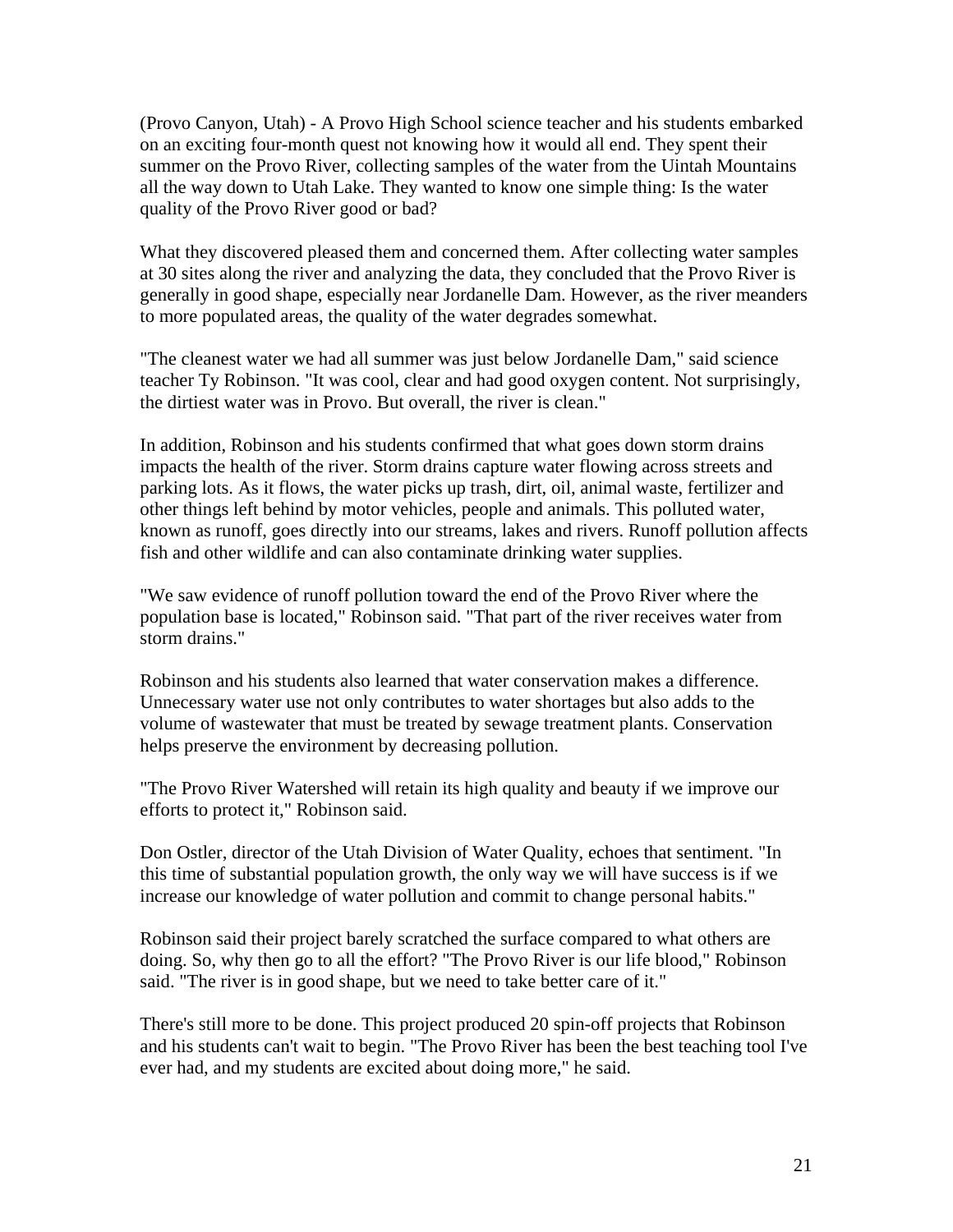To help with the Provo River project, Robinson recruited about seven high school students but said that as many as 50 people worked on some aspect of the project. They consulted water experts from the Central Water Conservancy District and Utah Division of Water Quality. In addition, Robinson was able to use the hydrogeology lab at Brigham Young University (BYU) to analyze their samples. The students also used an electron microscope at BYU to take pictures of diatoms, a unique form of algae.

"I'm really proud of what my students have done," Robinson said.

This past week, Robinson and four of his students attended the Youth Watershed Summit in Maryland where they presented their project. While there, they also participated in a watershed study of the Chesapeake Bay, visited the Smithsonian Environmental Research Center and the Baltimore National Aquarium and met with First Lady Laura Bush and EPA Administrator Christie Todd Whitman.

The Youth Watershed Summit was part of a national celebration to commemorate the 30th anniversary of the federal Clean Water Act. In Utah, Gov. Mike Leavitt has signed a declaration establishing October 2002 as "Clean Water Month" and 2002 as the "Year of Clean Water."

Information on the Youth Watershed Summit is available on the Smithsonian Environmental Research Center's Web site at www.serc.si.edu (opens in a new window). The Web site for America's Clean Water Foundation, a sponsor of the summit, is www.acwf.org. For more information on the "Year of Clean Water," please visit www.yearofcleanwater.org (opens in a new window).

If your school or community would like to participate in a similar project, please contact Shelly Quick at (801) 538-6516 for more information about the Utah Division of Water Quality's Adopt-a-Waterbody program.

## **Utahns to Participate in National Water Monitoring Day**

October 17, 2002

Contacts:

National Water Monitoring Day: Shelly Quick, Utah Division of Water Quality, (801) 538-6516 Statewide Water Quality Issues: Don Ostler, Utah Division of Water Quality, (801) 538-6146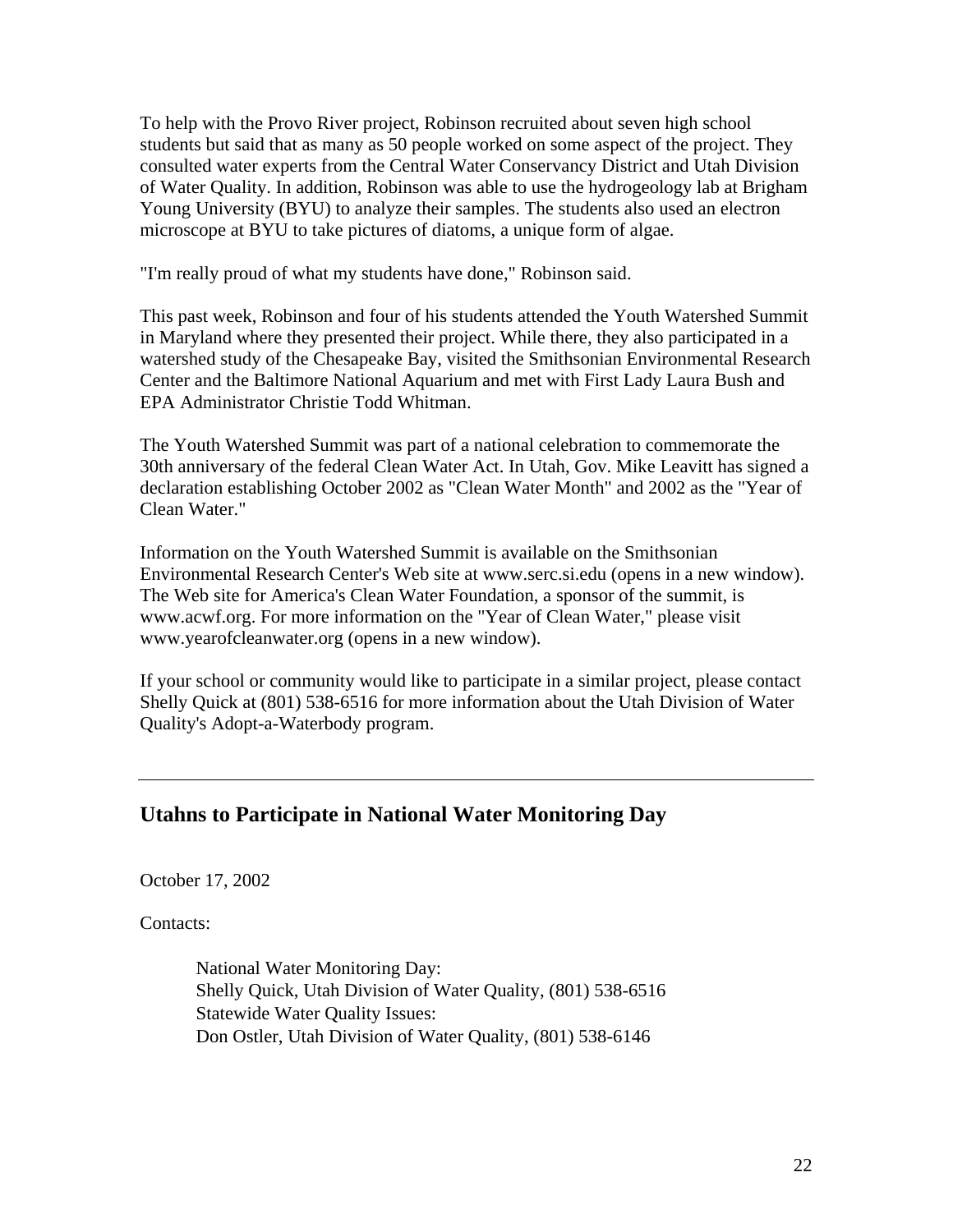Hundreds of Utah volunteers will participate in the first National Water Monitoring Day on Oct. 18 by sampling the water quality of streams, lakes and rivers throughout Utah. Their data will be entered into a national database and used to help draft summary comparisons reflecting changes in water quality over the last 30 years.

"The main purpose of the event is to take a snapshot view of streams, lakes and rivers throughout the United States," said Shelly Quick, environmental scientist and coordinator of this event for the Utah Division of Water Quality. "Never before has such an event been scheduled to occur on one day across the nation."

In Utah, several groups plan to conduct local testing at a number of sites throughout Utah. For specific information about sites in your area, please contact the following coordinators:

Cache Valley Watersheds (Logan River, Blacksmith Fork, Spring Creek, East Fork of the Little Bear): Coordinator Andree Walker, (435) 797-2580 Southern Utah Watersheds (Upper Sevier, Virgin River, Kanab Creek, Escalante River, Boulder Creek, Paria River): Coordinator Kevin Heaton, (435) 676-1117 Various Watersheds (Jordan River, Virgin River, Santa Clara River, San Juan River, Ojato Creek, Logan River, Provo River): Coordinator Kari Cutler, (801) 468-0699

"We hope this event will increase the public's awareness of their role in protecting and preserving the quality of Utah's waters," Quick said.

National Water Monitoring Day is part of a national celebration to commemorate the 30th anniversary of the federal Clean Water Act. It is a coordinated effort among representatives from America's Clean Water Foundation; the Utah Division of Water Quality; schools; and local environmental, youth and civic groups.

"One of the important lessons learned from the past 30 years is the need for grassroots participation in caring for the natural resources that benefit us locally," said Don Ostler, director of the Utah Division of Water Quality.

Utah's Gov. Mike Leavitt has signed a declaration establishing October 2002 as "Clean Water Month" and 2002 as the "Year of Clean Water."

Information on America's Clean Water Foundation is available on the Web at www.acwf.org (opens in a new window). For more information on the "Year of Clean Water," please visit www.yearofcleanwater.org (opens in a new window).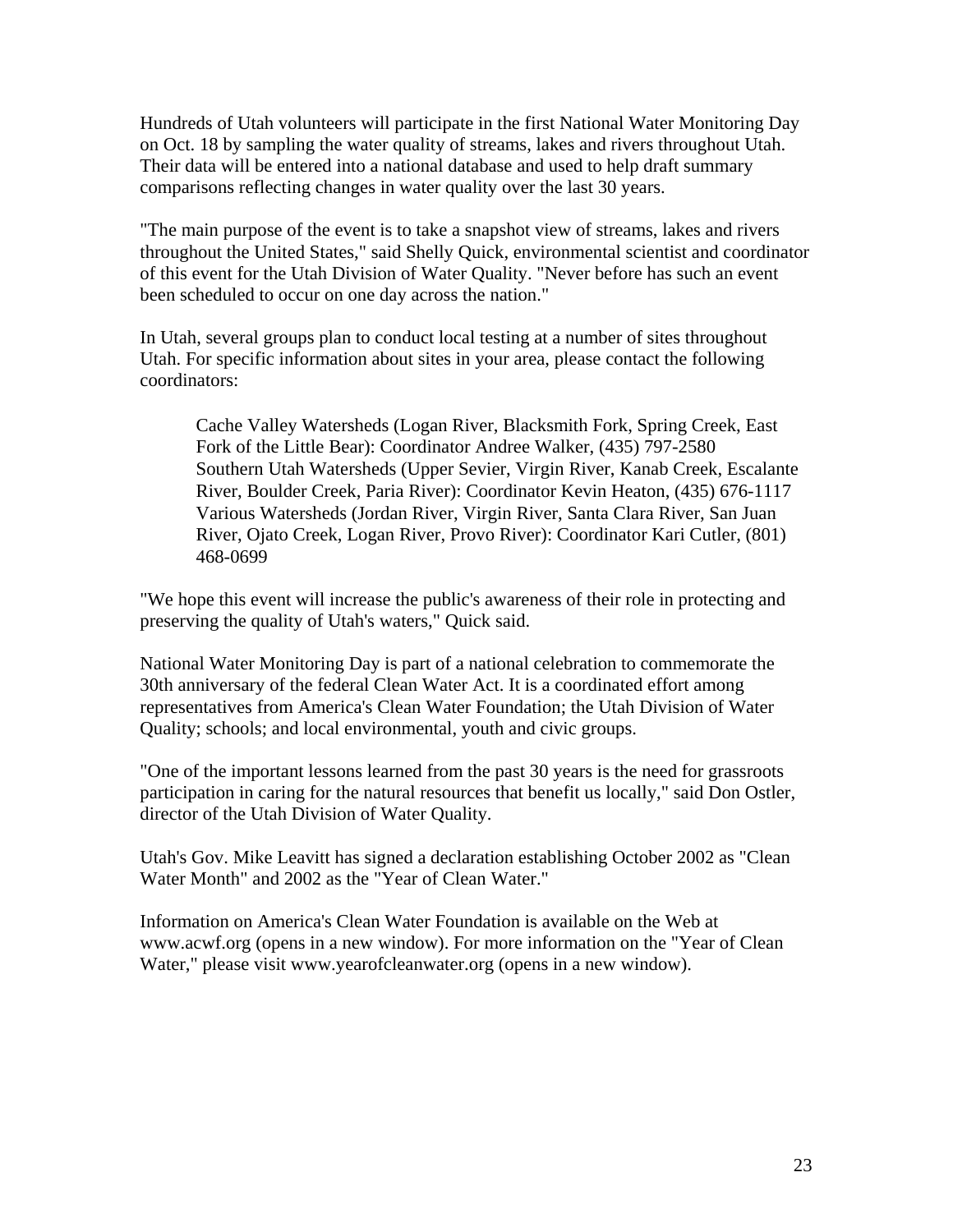# **"Clean Air Utah" Web Site Receives Recognition**

November 8, 2002

Contacts:

Rick Sprott, Division of Air Quality Director, (801) 536-4000 Cheryl Heying, Division of Air Quality Planning Manager, (801) 536-4015

The "Clean Air Utah" interactive Web site (www.cleanair.utah.gov) received a Golden Spike Award from the Utah chapters of the International Association of Business Communicators and Public Relations Society of America. The Utah Department of Environmental Quality (DEQ) launched the informational Web site in June as part of the "Choose Clean Air" program in an effort to reduce air pollution.

"The response to the Web site has been beyond anything we ever expected," said Rick Sprott, director of the Division of Air Quality. "Utahns have greatly benefited from the Web site, and now other states are using it as a model. To be recognized for its value is an honor."

"Clean Air Utah" Web site won second place in its category "interactive communications." Golden Spike Awards are given annually to recognize excellence and best practices in communications and public relations in Utah. A judging panel of industry peers in Honolulu, Pittsburgh, Tulsa and Vancouver selected this year's winning entries.

A unique feature of "Clean Air Utah" is a simple, online survey that allows people to select clean air activities that fit into their lifestyle and to develop their own plan of action based on their choices. It also teaches people about air pollution and how it impacts their health.

"We had heard that people were tuning out our air message because they couldn't get out of their cars and they thought that was the only thing that would make a difference," said community relations coordinator Renette Anderson. "Our goal was to give people a range of options that would make a difference without causing a major disruption in their lives. We're hearing that people liked the concept and are finding it easier to implement than they originally thought."

DEQ originally developed the Web site in conjunction with the summer ozone season. Now DEQ has expanded the site to include information on pollution trapped in the valleys during winter inversions and the "Red Light, Green Light" wood-burn program.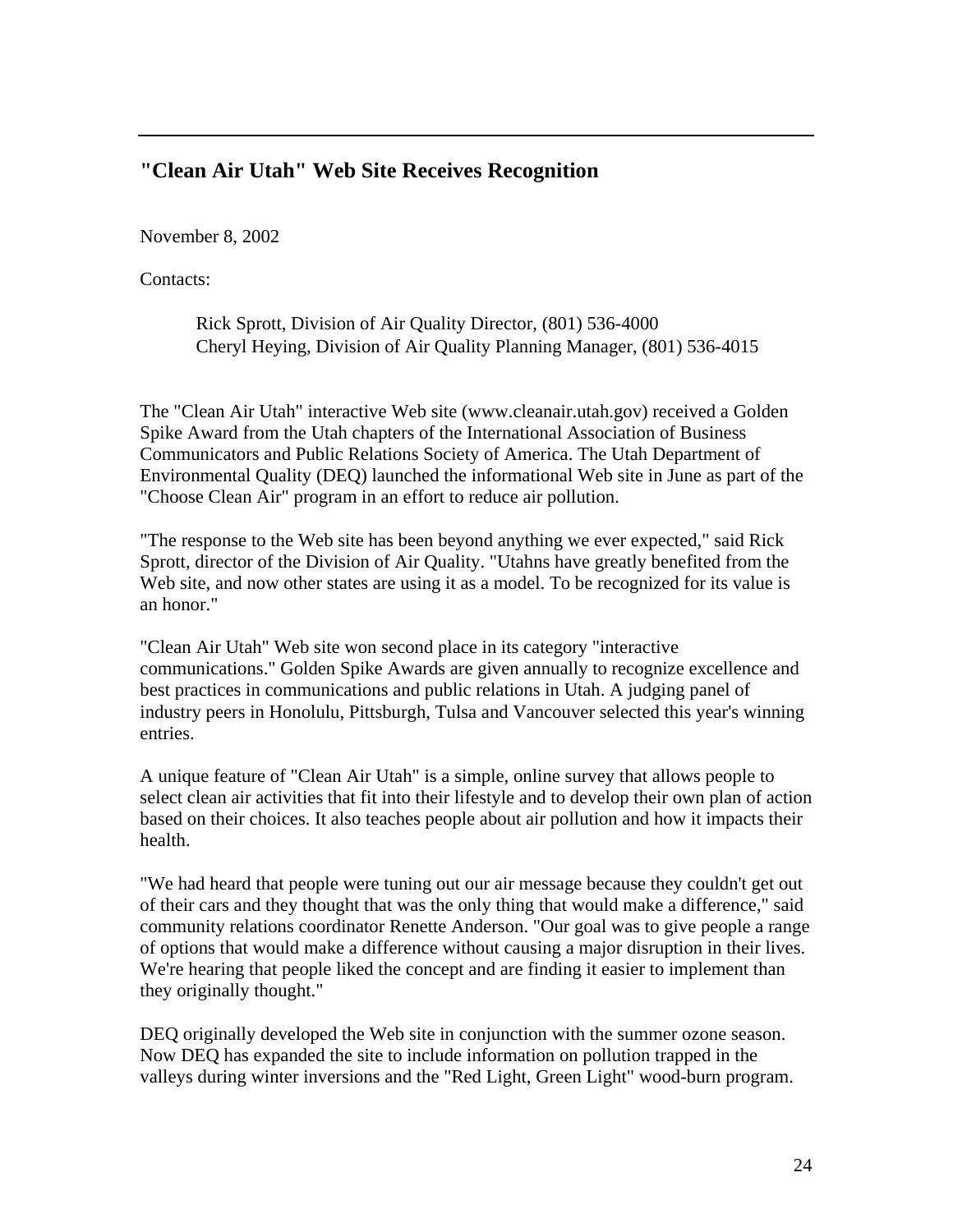## **DEQ Supports Health Department Air Quality Proposal**

November 22, 2002

Contacts:

Rick Sprott, Air Quality Division Director, (801) 536-4000 Grant Koford, Bear River Health Department Environmental Health Scientist, (435) 792-6575

(Salt Lake City, Utah) - The Department of Environmental Quality supports the Bear River Board of Health's proactive efforts to reduce air pollution in Cache Valley and protect the health of residents. The Health Board is proposing to implement a mandatory "Red Light, Green Light" wood-burn program for Cache Valley similar to the one in effect along the Wasatch Front.

The new proposal would prohibit the use of wood-burning stoves, fireplaces and other sources of unclean combustion on days when air pollution is on the rise. The Bear River Board of Health will hold a public hearing on Wednesday, Dec. 4 at 5 p.m. at the Bear River Health Department, 655 E. 1300 North, Logan, to gather comments on the proposal.

"We are encouraged that the Bear River Board of Health has voluntarily taken action to protect the environment and the health of Cache Valley residents from the effects of air pollution," said Rick Sprott, Air Quality Division Director. "The Health Department has shown extraordinary leadership to address this concern as quickly and as proactively as possible."

The Bear River Health Department began a voluntary wood-burn program in 2001 to curb air pollution. For the past two years, Cache Valley has exceeded federal air quality standards for fine particulate matter known as PM 2.5. Particulate matter is dust or soot that results from burning. When inhaled, these fine particles can become lodged deep in lung tissue, causing breathing problems and aggravating respiratory diseases such as asthma.

During a prolonged wintertime inversion, PM 2.5 is even more of a concern. Pollution becomes trapped in the valleys and builds to concentrations that are particularly troublesome for the elderly, children and asthmatics. If pollution continues to build, the general public is at risk of experiencing breathing difficulties due to poor air quality.

"Clean air is vital to our quality of life and requires that residents proactively do what they can to keep the air they breathe as clean as possible," Sprott said.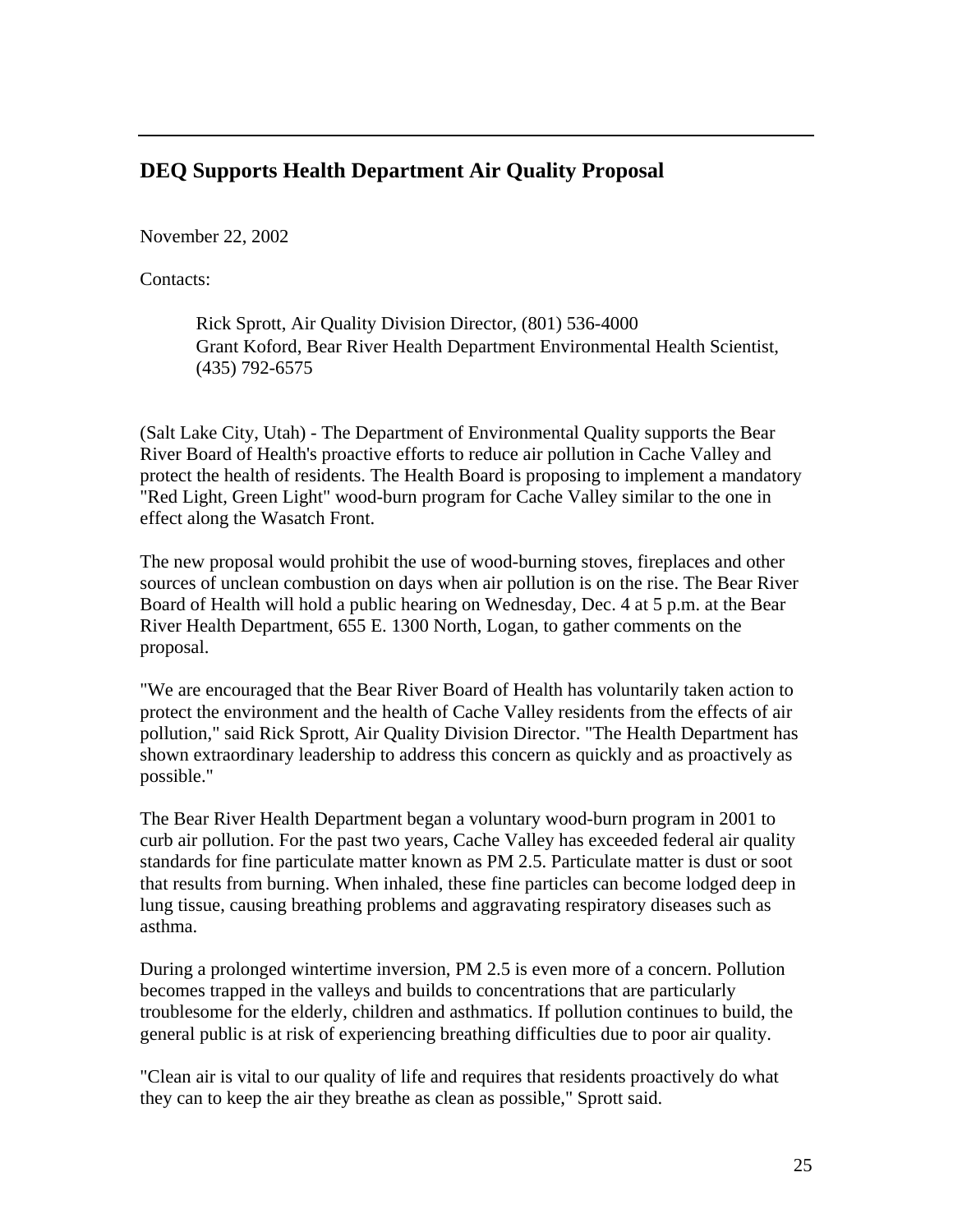For example, residents are asked to follow the wood-burn conditions in their area and to drive as little as possible during red and yellow days, because cars contribute significantly to air pollution. Carpooling and riding mass transit are excellent alternatives.

"We encourage people to choose clean-air activities that fit into their lifestyle, because their individual actions really do make a collective difference in keeping our air clean," Sprott said.

Residents in both Cache Valley and along the Wasatch Front are encouraged to visit the award-winning "Clean Air Utah" Website at www.cleanair.utah.gov for more information about current air quality conditions, pollutants, health impacts and actions they can take to reduce air pollution.

A unique feature of "Clean Air Utah" is a simple, online survey that allows people to select clean-air activities that fit into their lifestyle and to develop their own plan of action based on their choices.

Residents can also find out current air quality conditions by calling the Air Pollution Hotline at 975-4009 for Salt Lake and Davis counties and (800) 228-5434 elsewhere. In addition, pollution conditions are announced daily by newspapers, television and radio stations.

## **Utah Well Prepared to Comply With New Federal Animal Waste Rules**

December 19, 2002

Contacts:

Don Ostler, Director, Water Quality Division, (801) 538-6146 Cary Peterson, Commissioner, Department of Agriculture and Food, (801) 538- 7103

(Salt Lake City, Utah) - Utah livestock producers are well prepared to comply with new rules enacted by EPA Monday to control water pollution from animal feeding operations.

"Early indications are that this new rule will not disrupt continuation of Utah's innovative strategy to effectively address manure management from our animal feeding operations," said Dianne Nielson, executive director of the Utah Department of Environmental Quality.

Utah has had some localized water pollution due to manure runoff from animal feeding operations. However, Utah initiated an innovative and highly effective strategy, which has become a national model, 18 months ago to improve manure management. The